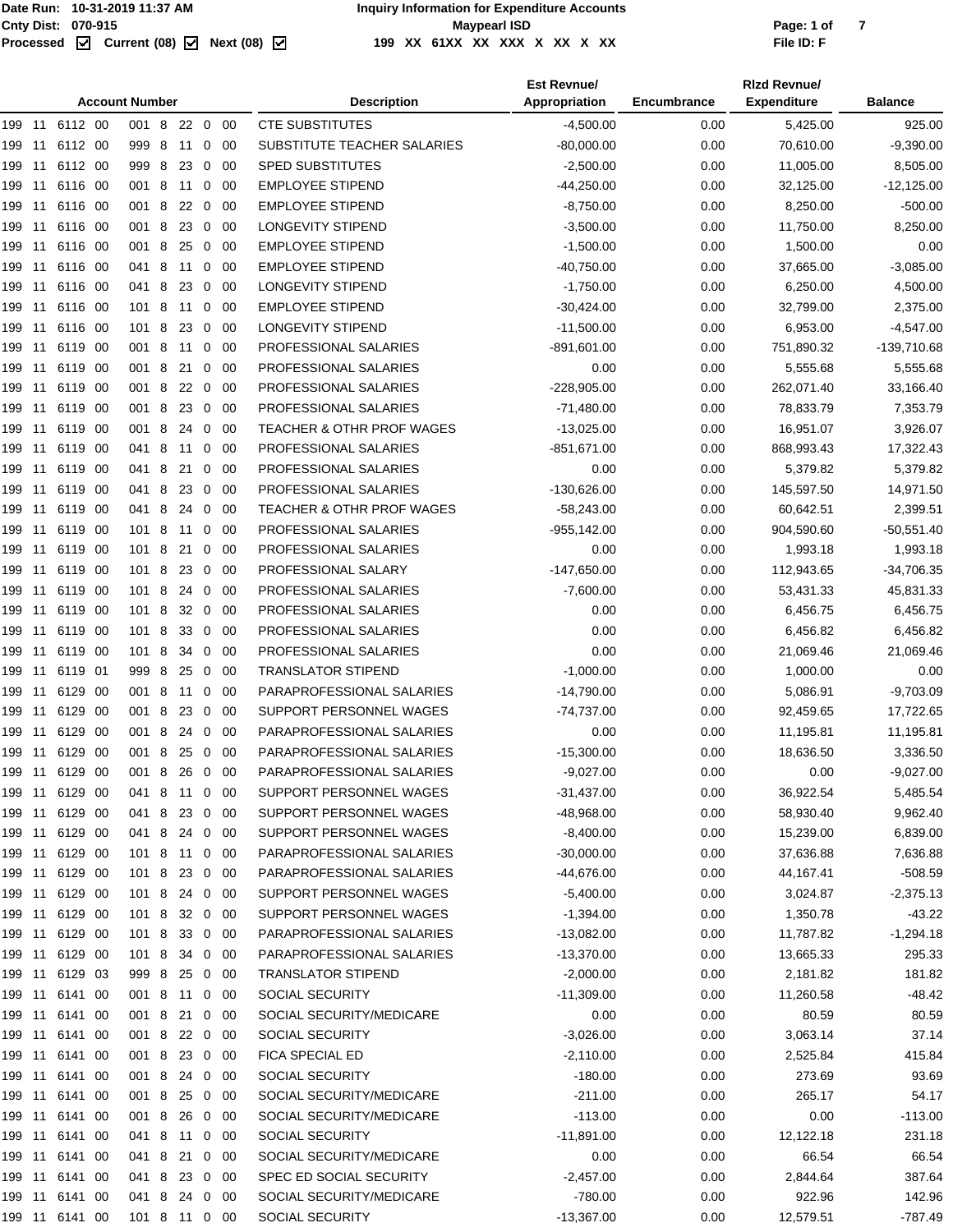Page: 2 of 7<br>**File ID: F** 

|        |     |                |      | <b>Account Number</b> |   |         |                |             | <b>Description</b>                 | <b>Est Revnue/</b><br>Appropriation | Encumbrance | <b>Rizd Revnue/</b><br><b>Expenditure</b> | <b>Balance</b> |
|--------|-----|----------------|------|-----------------------|---|---------|----------------|-------------|------------------------------------|-------------------------------------|-------------|-------------------------------------------|----------------|
|        |     | 199 11 6141 00 |      | 101 8                 |   | 21      |                | $0\quad00$  | SOCIAL SECURITY/MEDICARE           | 0.00                                | 0.00        | 25.12                                     | 25.12          |
| 199 11 |     | 6141           | 00   | 1018                  |   | 23      |                | $0\quad 00$ | <b>SOCIAL SECURITY</b>             | $-2,666.00$                         | 0.00        | 2,130.24                                  | $-535.76$      |
| 199 11 |     | 6141 00        |      | 101 8                 |   | 24      | $\overline{0}$ | -00         | SOCIAL SECURITY                    | $-73.00$                            | 0.00        | 704.52                                    | 631.52         |
| 199 11 |     | 6141 00        |      | 101 8                 |   | 32 0 00 |                |             | SOCIAL SECURITY/MEDICARE           | $-19.00$                            | 0.00        | 96.63                                     | 77.63          |
| 199    | 11  | 6141 00        |      | 101 8                 |   | 33      |                | $0\quad 00$ | SOCIAL SECURITY/MEDICARE           | $-179.00$                           | 0.00        | 229.44                                    | 50.44          |
| 199    | 11  | 6141           | - 00 | 101 8                 |   | 34      | $\mathbf{0}$   | 00          | SOCIAL SECURITY/MEDICARE           | $-175.00$                           | 0.00        | 435.49                                    | 260.49         |
| 199    | -11 | 6141           | - 00 | 999 8                 |   | 11      | $\mathbf{0}$   | 00          | SOCIAL SECURITY/MEDICARE           | 0.00                                | 0.00        | 887.54                                    | 887.54         |
| 199 11 |     | 6141 00        |      | 999 8                 |   | 23      | $\mathbf{0}$   | - 00        | SOCIAL SECURITY/MEDICARE           | 0.00                                | 0.00        | 149.46                                    | 149.46         |
| 199 11 |     | 6141 01        |      | 999 8                 |   | 25      | $\mathbf 0$    | 00          | SOCIAL SECURITY/MEDICARE           | $-10.00$                            | 0.00        | 10.12                                     | 0.12           |
| 199 11 |     | 6141 03        |      | 999 8                 |   | 25      | $\mathbf{0}$   | 00          | SOCIAL SECURITY/MEDICARE           | $-28.00$                            | 0.00        | 30.96                                     | 2.96           |
| 199 11 |     | 6142 00        |      | 001 8                 |   | -11     | $\mathbf{0}$   | - 00        | <b>GROUP HEALTH &amp; LIFE INS</b> | $-38,800.00$                        | 0.00        | 41,672.04                                 | 2,872.04       |
| 199    | 11  | 6142 00        |      | 001 8                 |   | 21      | 0              | 00          | <b>GROUP HEALTH &amp; LIFE INS</b> | 0.00                                | 0.00        | 0.64                                      | 0.64           |
| 199    | 11  | 6142 00        |      | 001 8                 |   | 22      | 0              | 00          | <b>GROUP HEALTH &amp; LIFE INS</b> | $-13,655.00$                        | 0.00        | 14,044.46                                 | 389.46         |
| 199    | 11  | 6142 00        |      | 001 8                 |   | 23      |                | $0\quad 00$ | <b>GROUP HEALTH</b>                | $-2,407.00$                         | 0.00        | 2,381.28                                  | $-25.72$       |
| 199 11 |     | 6142 00        |      | 001 8                 |   | 24      | $\mathbf{0}$   | 00          | <b>GROUP HEALTH &amp; LIFE INS</b> | $-836.00$                           | 0.00        | 836.41                                    | 0.41           |
| 199    | 11  | 6142 00        |      | 001 8                 |   | 25      |                | $0\quad 00$ | <b>GROUP HEALTH &amp; LIFE INS</b> | $-3,306.00$                         | 0.00        | 3,306.84                                  | 0.84           |
| 199    | 11  | 6142 00        |      | 001 8                 |   | 26      |                | $0\quad 00$ | <b>GROUP HEALTH &amp; LIFE INS</b> | $-1,240.00$                         | 0.00        | 0.00                                      | $-1,240.00$    |
| 199    | 11  | 6142 00        |      | 041 8                 |   | 11      | 0              | 00          | <b>GROUP HEALTH &amp; LIFE INS</b> | $-42,979.00$                        | 0.00        | 49,063.41                                 | 6,084.41       |
| 199    | 11  | 6142 00        |      | 041 8                 |   | 21      | $\mathbf{0}$   | - 00        | <b>GROUP HEALTH &amp; LIFE INS</b> | 0.00                                | 0.00        | 297.36                                    | 297.36         |
| 199 11 |     | 6142 00        |      | 041 8                 |   | 23      |                | $0\quad 00$ | <b>GROUP HEALTH</b>                | $-6,761.00$                         | 0.00        | 6,770.58                                  | 9.58           |
| 199 11 |     | 6142 00        |      | 041 8                 |   | 24      | $\mathbf{0}$   | 00          | <b>GROUP HEALTH &amp; LIFE INS</b> | $-3,209.00$                         | 0.00        | 3,210.86                                  | 1.86           |
| 199 11 |     | 6142 00        |      | 101 8                 |   | 11      |                | $0\quad 00$ | <b>GROUP HEALTH &amp; LIFE INS</b> | $-46,319.00$                        | 0.00        | 44,093.33                                 | $-2,225.67$    |
| 199 11 |     | 6142 00        |      | 101 8                 |   | 21      |                | $0\quad 00$ | <b>GROUP HEALTH &amp; LIFE INS</b> | 0.00                                | 0.00        | 148.86                                    | 148.86         |
| 199    | 11  | 6142 00        |      | 101 8                 |   | 23      | 0              | 00          | <b>GROUP HEALTH &amp; LIFE INS</b> | $-16,532.00$                        | 0.00        | 12,563.86                                 | $-3,968.14$    |
| 199    | 11  | 6142 00        |      | 101 8                 |   | 24      | 0              | 00          | <b>GROUP HEALTH &amp; LIFE INS</b> | $-528.00$                           | 0.00        | 2,791.44                                  | 2,263.44       |
| 199    | 11  | 6142 00        |      | 101 8                 |   | 32      |                | $0\quad 00$ | <b>GROUP HEALTH &amp; LIFE INS</b> | $-331.00$                           | 0.00        | 799.92                                    | 468.92         |
| 199    | 11  | 6142 00        |      | 101 8                 |   | 33      | $\mathbf 0$    | 00          | <b>GROUP HEALTH &amp; LIFE INS</b> | $-3,141.00$                         | 0.00        | 1,877.03                                  | $-1,263.97$    |
| 199    | -11 | 6142 00        |      | 101 8                 |   | 34      |                | $0\quad 00$ | <b>GROUP HEALTH &amp; LIFE INS</b> | $-3,140.00$                         | 0.00        | 4,984.41                                  | 1,844.41       |
| 199    | 11  | 6143 00        |      | 001 8                 |   | -11     | 0              | -00         | <b>WORKMENS COMPENSATION</b>       | $-3,264.67$                         | 0.00        | 20,839.81                                 | 17,575.14      |
| 199    | 11  | 6143 00        |      | 001 8                 |   | 21      | 0              | -00         | <b>WORKERS' COMPENSATION</b>       | 0.00                                | 0.00        | 0.00                                      | 0.00           |
| 199    | -11 | 6143 00        |      | 001 8                 |   | 24      | $\mathbf{0}$   | 00          | <b>WORKERS' COMPENSATION</b>       | 0.00                                | 0.00        | 0.00                                      | 0.00           |
|        |     | 199 11 6143 00 |      | 041 8 11              |   |         |                | $0\quad 00$ | <b>WORKMENS COMPENSATION</b>       | $-3,264.67$                         | 0.00        | 3,264.67                                  | 0.00           |
| 199    |     | 11 6143 00     |      | 041                   | 8 | 21      |                | $0\quad00$  | <b>WORKERS' COMPENSATION</b>       | 0.00                                | 0.00        | 0.00                                      | 0.00           |
|        |     | 199 11 6143 00 |      | 101 8 11 0 00         |   |         |                |             | WORKMENS COMPENSATION              | $-3,264.67$                         | 0.00        | 10,966.35                                 | 7,701.68       |
|        |     | 199 11 6143 00 |      | 101 8 21              |   |         |                | $0\quad 00$ | <b>WORKERS' COMPENSATION</b>       | 0.00                                | 0.00        | 0.00                                      | 0.00           |
| 199 11 |     | 6143 00        |      | 101 8                 |   | 32 0 00 |                |             | <b>WORKERS' COMPENSATION</b>       | 0.00                                | 0.00        | 0.00                                      | 0.00           |
| 199 11 |     | 6143 00        |      | 101 8                 |   | 33 0 00 |                |             | <b>WORKERS' COMPENSATION</b>       | 0.00                                | 0.00        | 0.00                                      | 0.00           |
| 199 11 |     | 6143 00        |      | 101 8 34 0 00         |   |         |                |             | <b>WORKERS' COMPENSATION</b>       | 0.00                                | 0.00        | 0.00                                      | 0.00           |
| 199 11 |     | 6144 00        |      | 001 8                 |   | 11      |                | $0\quad 00$ | TRS ON BEHALF                      | $-58,320.00$                        | 0.00        | 64,356.43                                 | 6,036.43       |
| 199 11 |     | 6144 00        |      | 001 8 21              |   |         |                | $0\quad 00$ | TRS ON-BEHALF BENEFIT              | 0.00                                | 0.00        | 397.84                                    | 397.84         |
| 199 11 |     | 6144 00        |      | 001 8 22 0 00         |   |         |                |             | TRS ON BEHALF                      | $-15,214.00$                        | 0.00        | 14,067.21                                 | $-1,146.79$    |
| 199 11 |     | 6144 00        |      | 001 8                 |   | 23      |                | $0\quad 00$ | TRS ON BEHALF                      | $-11,415.00$                        | 0.00        | 10,562.88                                 | $-852.12$      |
| 199 11 |     | 6144 00        |      | 001 8                 |   | 24 0 00 |                |             | TRS ON BEHALF                      | $-964.00$                           | 0.00        | 1,081.26                                  | 117.26         |
|        |     | 199 11 6144 00 |      | 001 8 25 0 00         |   |         |                |             | TRS/TRS CARE ON BEHALF PAYMENT     | $-1,232.00$                         | 0.00        | 1,314.93                                  | 82.93          |
| 199 11 |     | 6144 00        |      | 001 8                 |   | 26      |                | $0\quad 00$ | TRS ON BEHALF PAYMENT              | $-727.00$                           | 0.00        | 0.00                                      | $-727.00$      |
| 199 11 |     | 6144 00        |      | 041 8 11 0 00         |   |         |                |             | TRS ON BEHALF                      | $-60,790.00$                        | 0.00        | 55,669.68                                 | $-5,120.32$    |
| 199 11 |     | 6144 00        |      | 041 8 21              |   |         |                | $0\quad 00$ | TRS ON-BEHALF BENEFIT              | 0.00                                | 0.00        | 325.62                                    | 325.62         |
| 199 11 |     | 6144 00        |      | 041 8                 |   | 23      |                | $0\quad 00$ | TRS ON BEHALF                      | $-13,441.00$                        | 0.00        | 12,884.40                                 | $-556.60$      |
| 199 11 |     | 6144 00        |      | 041 8                 |   | 24 0 00 |                |             | TRS ON BEHALF                      | $-4,818.00$                         | 0.00        | 5,166.07                                  | 348.07         |
|        |     | 199 11 6144 00 |      | 101 8 11              |   |         |                | $0\quad00$  | TRS ON BEHALF                      | $-72,777.00$                        | 0.00        | 62,243.36                                 | $-10,533.64$   |
| 199 11 |     | 6144 00        |      | 101 8                 |   | 21      |                | $0\quad 00$ | TRS ON-BEHALF BENEFIT              | 0.00                                | 0.00        | 140.55                                    | 140.55         |
| 199 11 |     | 6144 00        |      | 101 8 23 0 00         |   |         |                |             | TRS ON BEHALF                      | $-14,557.00$                        | 0.00        | 10,681.23                                 | $-3,875.77$    |
| 199 11 |     | 6144 00        |      | 101 8 24 0 00         |   |         |                |             | TRS ON BEHALF                      | $-502.00$                           | 0.00        | 4,550.34                                  | 4,048.34       |
| 199 11 |     | 6144 00        |      | 101 8                 |   | 32 0 00 |                |             | TRS/TRS CARE ON BEHALF PAYMENT     | $-112.00$                           | 0.00        | 558.01                                    | 446.01         |
|        |     | 199 11 6144 00 |      | 101 8 33 0 00         |   |         |                |             | TRS ON-BEHALF BENEFIT              | $-1,053.00$                         | 0.00        | 1,411.29                                  | 358.29         |
|        |     |                |      |                       |   |         |                |             |                                    |                                     |             |                                           |                |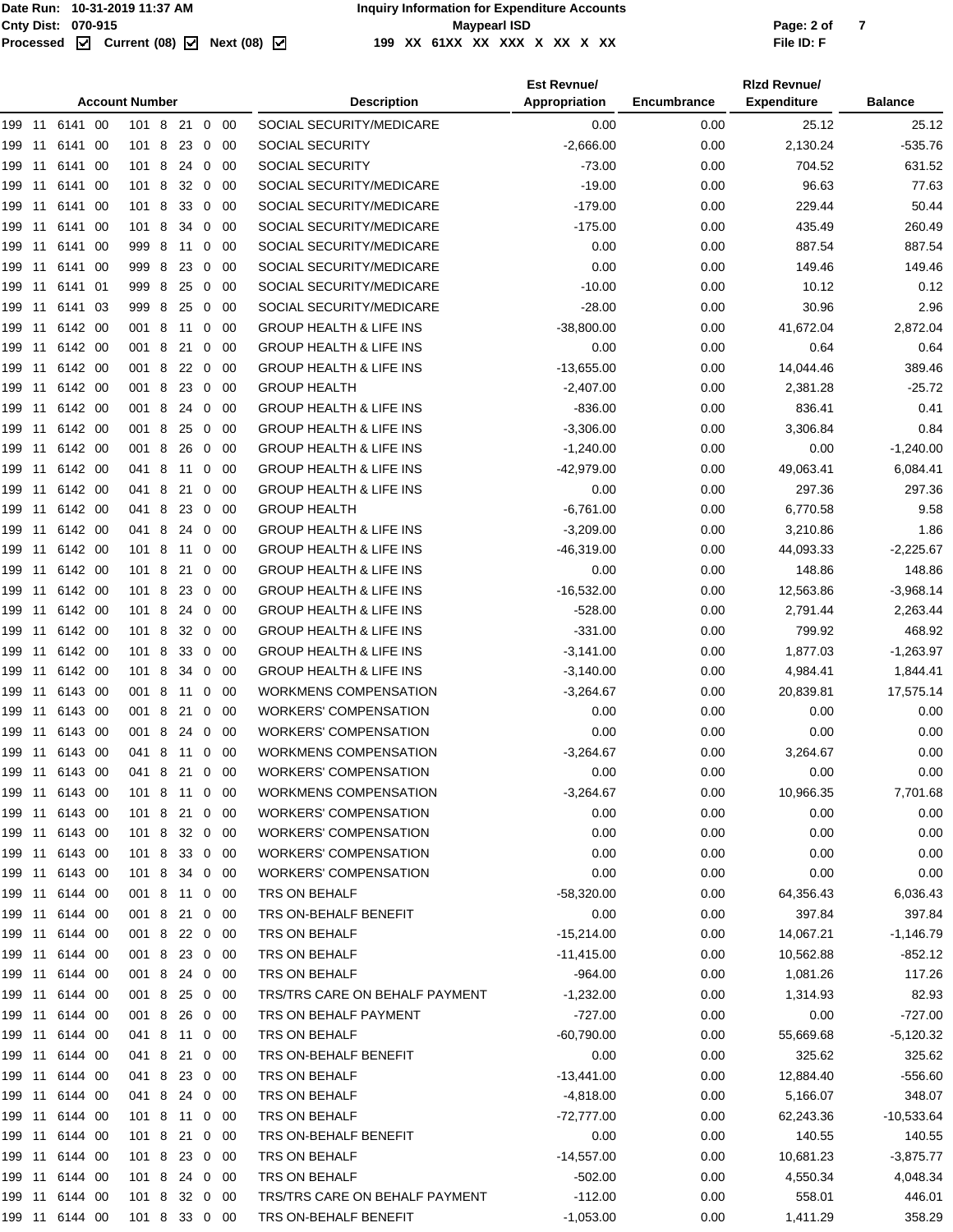|        |        |                | <b>Account Number</b> |   |    |                |             | <b>Description</b>                 | <b>Est Revnue/</b><br>Appropriation | Encumbrance | <b>Rizd Revnue/</b><br><b>Expenditure</b> | <b>Balance</b> |
|--------|--------|----------------|-----------------------|---|----|----------------|-------------|------------------------------------|-------------------------------------|-------------|-------------------------------------------|----------------|
| 199 11 |        | 6144 00        | 101 8                 |   |    |                | 34 0 00     | TRS/TRS CARE ON BEHALF PAYMENT     | $-1,076.00$                         | 0.00        | 2,476.39                                  | 1,400.39       |
| 199    | 11     | 6144 00        | 999 8                 |   | 11 |                | $0\quad 00$ | TRS ON-BEHALF BENEFIT              | 0.00                                | 0.00        | 21.31                                     | 21.31          |
| 199    | 11     | 6144 00        | 999 8                 |   | 23 |                | $0\quad 00$ | TRS ON-BEHALF BENEFIT              | 0.00                                | 0.00        | 59.44                                     | 59.44          |
| 199    | 11     | 6144 01        | 999 8                 |   | 25 | $\overline{0}$ | - 00        | TRS ON BEHALF PAYMENT              | $-66.00$                            | 0.00        | 62.10                                     | $-3.90$        |
| 199    | 11     | 6144 03        | 999 8                 |   | 25 |                | $0\quad 00$ | TRS ON BEHALF PAYMENT              | $-161.00$                           | 0.00        | 148.10                                    | $-12.90$       |
| 199    | 11     | 6145 00        | 001 8                 |   | 21 |                | $0\quad 00$ | UNEMPLOYMENT COMPENSATION          | 0.00                                | 0.00        | 0.00                                      | 0.00           |
| 199    | 11     | 6145 00        | 001 8                 |   | 24 |                | $0\quad 00$ | UNEMPLOYMENT COMPENSATION          | 0.00                                | 0.00        | 0.00                                      | 0.00           |
| 199    | 11     | 6145 00        | 041 8                 |   | 21 |                | $0\quad 00$ | UNEMPLOYMENT COMPENSATION          | 0.00                                | 0.00        | 0.00                                      | 0.00           |
| 199    | 11     | 6145 00        | 101 8                 |   | 21 |                | $0\quad 00$ | UNEMPLOYMENT COMPENSATION          | 0.00                                | 0.00        | 0.00                                      | 0.00           |
| 199    | 11     | 6145 00        | 101 8                 |   | 32 |                | $0\quad 00$ | UNEMPLOYMENT COMPENSATION          | 0.00                                | 0.00        | 0.00                                      | 0.00           |
| 199    | 11     | 6145 00        | 101 8                 |   | 33 |                | $0\quad 00$ | UNEMPLOYMENT COMPENSATION          | 0.00                                | 0.00        | 0.00                                      | 0.00           |
| 199    | 11     | 6145 00        | 101 8                 |   | 34 |                | $0\quad 00$ | UNEMPLOYMENT COMPENSATION          | 0.00                                | 0.00        | 0.00                                      | 0.00           |
| 199    | 11     | 6146 00        | 001 8                 |   | 11 | $\mathbf{0}$   | - 00        | <b>TEACHER RETIREMENT</b>          | $-24,132.00$                        | 0.00        | 27,375.84                                 | 3,243.84       |
| 199    | 11     | 6146 00        | 001 8                 |   | 21 | 0              | -00         | <b>TEACHER RETIREMENT/TRS CARE</b> | 0.00                                | 0.00        | 121.55                                    | 121.55         |
| 199    | 11     | 6146 00        | 001 8                 |   | 22 |                | $0\quad 00$ | <b>TRS</b>                         | $-7,557.00$                         | 0.00        | 8,117.84                                  | 560.84         |
| 199    | 11     | 6146 00        | 001 8                 |   | 23 |                | $0\quad 00$ | <b>TRS</b>                         | $-3,567.00$                         | 0.00        | 8,338.37                                  | 4,771.37       |
| 199    | 11     | 6146 00        | 001 8                 |   | 24 | $\overline{0}$ | - 00        | <b>TRS</b>                         | $-359.00$                           | 0.00        | 474.46                                    | 115.46         |
| 199    | 11     | 6146 00        | 001 8                 |   | 25 |                | $0\quad 00$ | <b>TEACHER RETIREMENT/TRS CARE</b> | $-344.00$                           | 0.00        | 405.85                                    | 61.85          |
| 199    | 11     | 6146 00        | 001                   | 8 | 26 |                | $0\quad 00$ | TEACHER RETIREMENT/TRS CARE        | $-203.00$                           | 0.00        | 0.00                                      | $-203.00$      |
| 199    | 11     | 6146 00        | 041 8                 |   | 11 |                | $0\quad 00$ | <b>TRS MATCHING</b>                | $-39,309.00$                        | 0.00        | 35,749.33                                 | $-3,559.67$    |
| 199    | 11     | 6146 00        | 041 8                 |   | 21 |                | $0\quad 00$ | <b>TEACHER RETIREMENT/TRS CARE</b> | 0.00                                | 0.00        | 105.15                                    | 105.15         |
| 199    | 11     | 6146 00        | 041 8                 |   | 23 |                | $0\quad 00$ | PAYROLL EXPENDITURES CREATE        | $-4,820.00$                         | 0.00        | 5,423.32                                  | 603.32         |
| 199    | 11     | 6146 00        | 041 8                 |   | 24 |                | $0\quad 00$ | <b>TEACHER RETIREMENT/TRS CARE</b> | $-1,861.00$                         | 0.00        | 2,037.70                                  | 176.70         |
| 199    | 11     | 6146 00        | 101 8 11              |   |    |                | $0\quad 00$ | <b>TEACHER RETIREMENT</b>          | $-27,441.00$                        | 0.00        | 26,746.46                                 | $-694.54$      |
| 199    | 11     | 6146 00        | 101 8                 |   | 21 | 0              | - 00        | <b>TEACHER RETIREMENT/TRS CARE</b> | 0.00                                | 0.00        | 43.24                                     | 43.24          |
| 199    | 11     | 6146 00        | 101 8                 |   | 23 |                | $0\quad 00$ | <b>TEACHER RETIREMENT</b>          | $-5,048.00$                         | 0.00        | 4,051.28                                  | $-996.72$      |
| 199    | 11     | 6146 00        | 101 8                 |   | 24 |                | $0\quad00$  | <b>TEACHER RETIREMENT</b>          | $-219.00$                           | 0.00        | 1,385.31                                  | 1,166.31       |
| 199    | 11     | 6146 00        | 101 8                 |   | 32 |                | $0\quad 00$ | <b>TEACHER RETIREMENT/TRS CARE</b> | $-31.00$                            | 0.00        | 333.01                                    | 302.01         |
| 199    |        | 11 6146 00     | 101 8                 |   | 33 |                | $0\quad00$  | <b>TEACHER RETIREMENT/TRS CARE</b> | $-294.00$                           | 0.00        | 421.68                                    | 127.68         |
| 199    | 11     | 6146 00        | 101 8                 |   | 34 |                | $0\quad00$  | TEACHER RETIREMENT/TRS CARE        | $-301.00$                           | 0.00        | 758.95                                    | 457.95         |
| 199    | 11     | 6146 00        | 999 8                 |   | 11 |                | $0\quad 00$ | <b>TEACHER RETIREMENT/TRS CARE</b> | 0.00                                | 0.00        | 62.40                                     | 62.40          |
|        |        | 199 11 6146 00 | 999 8 23 0 00         |   |    |                |             | <b>TEACHER RETIREMENT/TRS CARE</b> | 0.00                                | 0.00        | 60.32                                     | 60.32          |
|        |        | 199 11 6146 01 | 999 8 25              |   |    |                | $0\quad 00$ | TEACHER RETIREMENT/TRS CARE        | $-21.00$                            | 0.00        | 20.83                                     | $-0.17$        |
|        |        | 199 11 6146 03 | 9998                  |   | 25 |                | $0\quad 00$ | TEACHER RETIREMENT/TRS CARE        | $-45.00$                            | 0.00        | 46.33                                     | 1.33           |
|        |        | 199 11 6149 00 | 001 8 21              |   |    |                | $0\quad00$  | <b>EMPLOYEE BENEFITS</b>           | 0.00                                | 0.00        | 0.00                                      | 0.00           |
|        |        | 199 11 6149 00 | 001 8 24 0 00         |   |    |                |             | <b>EMPLOYEE BENEFITS</b>           | 0.00                                | 0.00        | 0.00                                      | 0.00           |
|        | 199 11 | 6149 00        | 041 8 21              |   |    |                | $0\quad 00$ | <b>EMPLOYEE BENEFITS</b>           | 0.00                                | 0.00        | 0.00                                      | 0.00           |
|        |        | 199 11 6149 00 | 101 8                 |   | 21 |                | $0\quad 00$ | <b>EMPLOYEE BENEFITS</b>           | 0.00                                | 0.00        | 0.00                                      | 0.00           |
|        |        | 199 11 6149 00 | 101 8                 |   | 32 |                | $0\quad 00$ | <b>EMPLOYEE BENEFITS</b>           | 0.00                                | 0.00        | 0.00                                      | 0.00           |
| 199 11 |        | 6149 00        | 101 8                 |   | 33 |                | $0\quad 00$ | <b>EMPLOYEE BENEFITS</b>           | 0.00                                | 0.00        | 0.00                                      | 0.00           |
|        |        | 199 11 6149 00 | 101 8 34              |   |    |                | 0 00        | <b>EMPLOYEE BENEFITS</b>           | 0.00                                | 0.00        | 0.00                                      | 0.00           |
|        |        | 199 12 6116 00 | 001 8 11              |   |    |                | $0\quad 00$ | <b>EMPLOYEE STIPEND</b>            | $-2,000.00$                         | 0.00        | 1,500.00                                  | $-500.00$      |
| 199    |        | 12 6116 00     | 041 8 11              |   |    |                | $0\quad 00$ | Longevity Stipend                  | $-2,000.00$                         | 0.00        | 2,500.00                                  | 500.00         |
| 199    |        | 12 6116 00     | 101 8 11              |   |    |                | $0\quad 00$ | LONGEVITY STIPEND                  | $-2,270.00$                         | 0.00        | 1,500.00                                  | $-770.00$      |
|        |        | 199 12 6129 00 | 001 8 11              |   |    |                | $0\quad 00$ | SUPPORT PERSONNEL WAGES            | $-19,992.00$                        | 0.00        | 20,599.42                                 | 607.42         |
| 199    |        | 12 6129 00     | 041 8                 |   | 11 |                | $0\quad00$  | SUPPORT PERSONNEL WAGES            | $-18,944.00$                        | 0.00        | 21,215.24                                 | 2,271.24       |
|        |        | 199 12 6129 00 | 101 8 11              |   |    |                | $0\quad 00$ | PARAPROFESSIONAL SALARY            | $-19,020.00$                        | 0.00        | 19,045.43                                 | 25.43          |
|        |        | 199 12 6141 00 | 001 8 11              |   |    |                | $0\quad 00$ | SOCIAL SECURITY/MEDICARE           | $-195.00$                           | 0.00        | 207.25                                    | 12.25          |
| 199    |        | 12 6141 00     | 041 8                 |   | 11 |                | $0\quad 00$ | SOCIAL SECURITY/MEDICARE           | $-275.00$                           | 0.00        | 314.80                                    | 39.80          |
|        |        | 199 12 6141 00 | 101 8 11              |   |    |                | $0\quad 00$ | <b>SOCIAL SECURITY</b>             | $-263.00$                           | 0.00        | 273.42                                    | 10.42          |
|        |        | 199 12 6142 00 | 001 8 11              |   |    |                | $0\quad 00$ | <b>GROUP HEALTH &amp; LIFE INS</b> | $-3,306.00$                         | 0.00        | 3,305.64                                  | $-0.36$        |
| 199    |        | 12 6142 00     | 041 8                 |   | 11 |                | $0\quad 00$ | <b>GROUP HEALTH &amp; LIFE INS</b> | $-5.00$                             | 0.00        | 4.72                                      | $-0.28$        |
|        |        | 199 12 6142 00 | 101 8 11 0 00         |   |    |                |             | <b>GROUP HEALTH &amp; LIFE INS</b> | $-3,306.00$                         | 0.00        | 5.64                                      | $-3,300.36$    |
|        |        | 199 12 6144 00 | 001 8 11              |   |    |                | $0\quad 00$ | TRS ON BEHALF                      | $-1,609.00$                         | 0.00        | 1,741.93                                  | 132.93         |
|        |        | 199 12 6144 00 | 041 8 11 0 00         |   |    |                |             | TRS/TRS CARE ON BEHALF PAYMENT     | $-1,525.00$                         | 0.00        | 1,402.97                                  | $-122.03$      |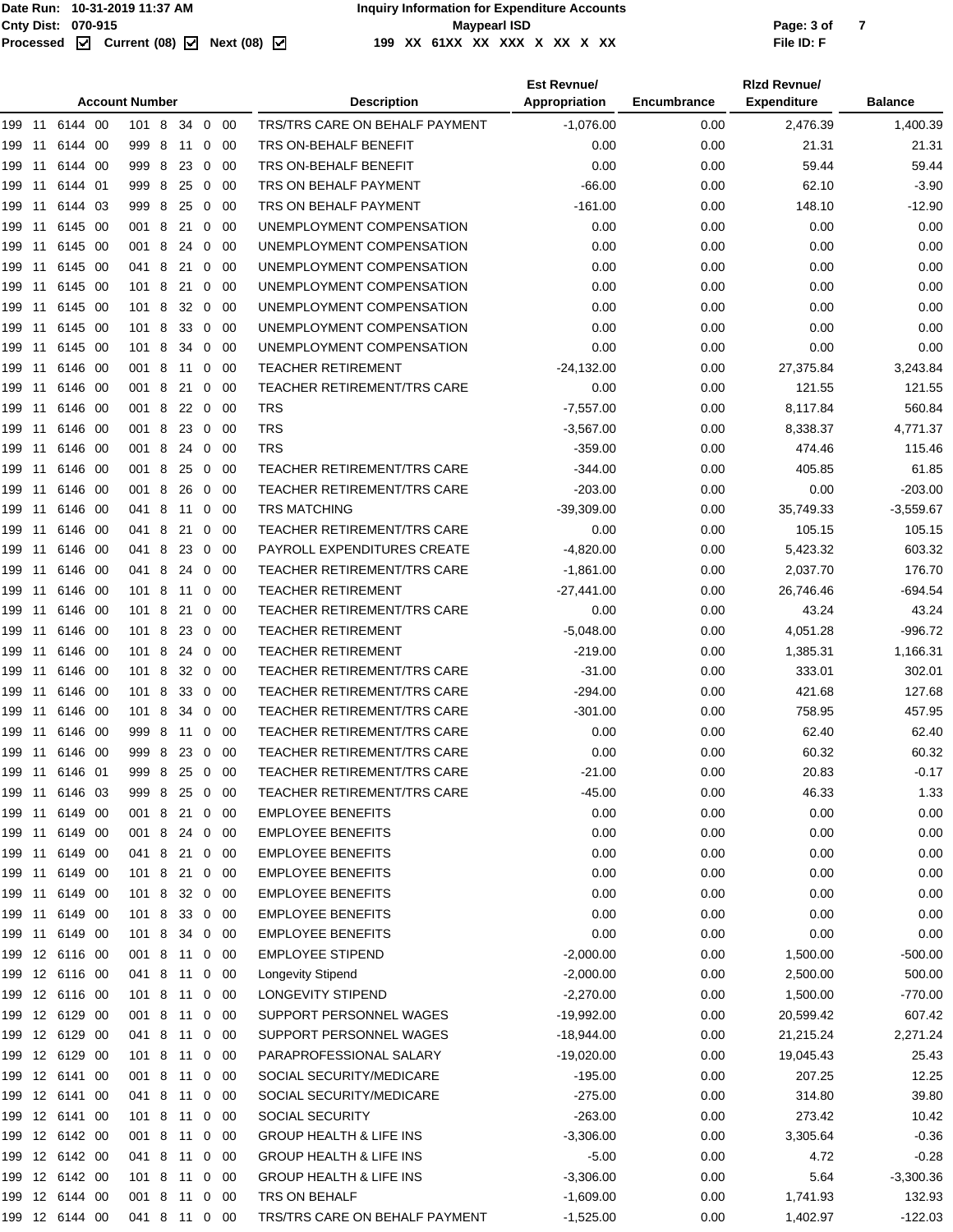|        |        |                |      | <b>Account Number</b> |   |         |              |             | <b>Description</b>                 | <b>Est Revnue/</b><br>Appropriation | Encumbrance | <b>Rizd Revnue/</b><br><b>Expenditure</b> | <b>Balance</b> |
|--------|--------|----------------|------|-----------------------|---|---------|--------------|-------------|------------------------------------|-------------------------------------|-------------|-------------------------------------------|----------------|
|        |        | 199 12 6144 00 |      | 101 8 11 0 00         |   |         |              |             | TRS ON BEHALF                      | $-1,531.00$                         | 0.00        | 1,408.56                                  | $-122.44$      |
| 199    |        | 12 6146 00     |      | 001 8                 |   | 11      | $\mathbf 0$  | -00         | <b>TEACHER RETIREMENT/TRS CARE</b> | -450.00                             | 0.00        | 454.05                                    | 4.05           |
|        | 199 12 | 6146 00        |      | 041 8                 |   | 11      | 0            | -00         | TEACHER RETIREMENT/TRS CARE        | $-426.00$                           | 0.00        | 442.88                                    | 16.88          |
|        | 199 12 | 6146 00        |      | 101 8                 |   | 11      | $\mathbf{0}$ | -00         | PAYROLL EXPENDITURES CREATE        | $-428.00$                           | 0.00        | 428.23                                    | 0.23           |
| 199 21 |        | 6116 00        |      | 999 8                 |   | 23      | $\mathbf 0$  | 00          | <b>Employee Stipend</b>            | $-3,500.00$                         | 0.00        | 2,875.00                                  | $-625.00$      |
| 199    | 21     | 6119 00        |      | 001 8                 |   | 11      | 0            | 00          | <b>CURRICULLUM BUILDING</b>        | $-18,750.00$                        | 0.00        | 22,917.12                                 | 4,167.12       |
| 199    | 21     | 6119           | - 00 | 041 8                 |   | 11      | 0            | -00         | <b>CURRICULLUM BUILDING</b>        | $-37,500.00$                        | 0.00        | 22,916.45                                 | $-14,583.55$   |
| 199 21 |        | 6119 00        |      | 1018                  |   | 11      | 0            | 00          | <b>CURRICULLUM BUILDING</b>        | $-18,750.00$                        | 0.00        | 22,916.43                                 | 4,166.43       |
| 199 21 |        | 6119 00        |      | 999 8                 |   | 23      | 0            | 00          | PROFESSIONAL SALARY                | $-73,440.00$                        | 0.00        | 58,253.82                                 | $-15,186.18$   |
| 199 21 |        | 6141 00        |      | 001 8                 |   | 11      | $\mathbf 0$  | -00         | SOCIAL SECURITY/MEDICARE           | $-262.00$                           | 0.00        | 320.00                                    | 58.00          |
| 199 21 |        | 6141 00        |      | 041 8 11              |   |         | $\mathbf 0$  | 00          | SOCIAL SECURITY/MEDICARE           | $-524.00$                           | 0.00        | 320.03                                    | $-203.97$      |
| 199    | 21     | 6141           | - 00 | 1018                  |   | 11      | 0            | 00          | SOCIAL SECURITY/MEDICARE           | $-262.00$                           | 0.00        | 320.03                                    | 58.03          |
| 199    | 21     | 6141 00        |      | 999 8                 |   | 23      | $\mathbf 0$  | -00         | SOCIAL SECURITY/MEDICARE           | $-941.00$                           | 0.00        | 763.13                                    | $-177.87$      |
| 199 21 |        | 6142 00        |      | 001 8                 |   | 11      | $\mathbf 0$  | -00         | <b>GROUP HEALTH &amp; LIFE INS</b> | $-826.00$                           | 0.00        | 1,010.13                                  | 184.13         |
| 199    | 21     | 6142 00        |      | 041 8                 |   | 11      | 0            | -00         | <b>GROUP HEALTH &amp; LIFE INS</b> | $-1,653.00$                         | 0.00        | 1,010.02                                  | $-642.98$      |
| 199 21 |        | 6142 00        |      | 101 8                 |   | 11      | $\mathbf 0$  | -00         | <b>GROUP HEALTH &amp; LIFE INS</b> | $-826.00$                           | 0.00        | 1,010.02                                  | 184.02         |
| 199 21 |        | 6142 00        |      | 999 8 23 0            |   |         |              | - 00        | <b>GROUP HEALTH &amp; LIFE INS</b> | $-3,306.00$                         | 0.00        | 2,479.70                                  | $-826.30$      |
| 199    | 21     | 6144 00        |      | 001 8                 |   | 11      | 0            | 00          | TRS ON BEHALF PAYMENT              | $-1,179.00$                         | 0.00        | 1,866.09                                  | 687.09         |
| 199    | 21     | 6144 00        |      | 041 8                 |   | 11      | $\mathbf{0}$ | -00         | TRS ON BEHALF PAYMENT              | $-2,358.00$                         | 0.00        | 1,360.30                                  | -997.70        |
| 199 21 |        | 6144 00        |      | 1018                  |   | 11      | $\mathbf 0$  | -00         | TRS ON BEHALF PAYMENT              | $-1,179.00$                         | 0.00        | 1,360.29                                  | 181.29         |
| 199    | 21     | 6144 00        |      | 999 8                 |   | 23      | 0            | 00          | TRS ON-BEHALF BENEFIT              | $-4,929.00$                         | 0.00        | 4,223.25                                  | $-705.75$      |
| 199 21 |        | 6146 00        |      | 001 8                 |   | 11      | $\mathbf 0$  | -00         | TEACHER RETIREMENT/TRS CARE        | $-679.00$                           | 0.00        | 434.79                                    | -244.21        |
| 199 21 |        | 6146 00        |      | 041 8                 |   |         |              | -00         | <b>TEACHER RETIREMENT/TRS CARE</b> | $-1,359.00$                         | 0.00        | 434.61                                    | $-924.39$      |
|        |        |                |      |                       |   | 11      | $\mathbf 0$  |             |                                    |                                     |             |                                           |                |
| 199    | 21     | 6146 00        |      | 1018                  |   | 11      | 0            | 00          | <b>TEACHER RETIREMENT/TRS CARE</b> | $-679.00$                           | 0.00        | 1,535.70                                  | 856.70         |
| 199    | 21     | 6146 00        |      | 999 8                 |   | 23      | 0            | -00         | TEACHER RETIREMENT/TRS CARE        | $-2,419.00$                         | 0.00        | 1,366.14                                  | $-1,052.86$    |
| 199    | 23     | 6116 00        |      | 001 8                 |   | 11      | $\mathbf 0$  | -00         | <b>RETENTION STIPEND</b>           | $-6,500.00$                         | 0.00        | 6,625.00                                  | 125.00         |
| 199    | 23     | 6116 00        |      | 041 8                 |   | 11      | 0            | 00          | <b>EMPLOYEE STIPEND</b>            | $-6,170.00$                         | 0.00        | 5,250.00                                  | $-920.00$      |
| 199    | 23     | 6116 00        |      | 101 8                 |   | 11      | $\mathbf{0}$ | -00         | <b>EMPLOYEE STIPEND</b>            | $-6,000.00$                         | 0.00        | 4,750.00                                  | $-1,250.00$    |
| 199 23 |        | 6119 00        |      | 001 8                 |   | 11      | $\mathbf 0$  | 00          | PROFESSIONAL SALARY                | $-179,090.00$                       | 0.00        | 126,440.41                                | $-52,649.59$   |
| 199    | 23     | 6119 00        |      | 001 8                 |   | 22      | 0            | 00          | PROFESSIONAL SALARIES              | 0.00                                | 0.00        | 50,070.00                                 | 50,070.00      |
| 199    | 23     | 6119           | - 00 | 041 8                 |   | 11      | 0            | -00         | PROFESSIONAL SALARIES              | $-128,000.00$                       | 0.00        | 127,196.74                                | $-803.26$      |
|        |        | 199 23 6119 00 |      | 101 8 11 0 00         |   |         |              |             | PROFESSIONAL SALARIES              | $-65,000.00$                        | 0.00        | 72,625.13                                 | 7,625.13       |
| 199    | 23     | 6129 00        |      | 001                   | 8 |         |              | 11 0 00     | PARAPROFESSIONAL SALARIES          | $-33,441.00$                        | 0.00        | 17,082.56                                 | $-16,358.44$   |
|        |        | 199 23 6129 00 |      | 001 8                 |   | 22 0 00 |              |             | SUPPORT PERSONNEL WAGES            | $-8,211.00$                         | 0.00        | 24,538.28                                 | 16,327.28      |
|        |        | 199 23 6129 00 |      | 041 8 11 0 00         |   |         |              |             | PARAPROFESSIONAL SALARIES          | -48,903.00                          | 0.00        | 47,953.96                                 | -949.04        |
|        |        | 199 23 6129 00 |      | 101 8 11 0 00         |   |         |              |             | PARAPROFESSIONAL SALARIES          | -22,032.00                          | 0.00        | 22,776.32                                 | 744.32         |
|        |        | 199 23 6129 00 |      | 999 8                 |   | 23 0 00 |              |             | PARAPROFESSIONAL SALARIES          | -23,605.00                          | 0.00        | 23,621.71                                 | 16.71          |
|        |        | 199 23 6129 00 |      | 999 8 24 0 00         |   |         |              |             | PARAPROFESSIONAL SALARIES          | $-7,868.00$                         | 0.00        | 7,867.92                                  | $-0.08$        |
|        | 199 23 | 6141 00        |      | 001 8 11 0 00         |   |         |              |             | SOCIAL SECURITY                    | $-2,943.00$                         | 0.00        | 2,759.90                                  | $-183.10$      |
|        |        | 199 23 6141 00 |      | 001 8 22 0 00         |   |         |              |             | SOCIAL SECURITY/MEDICARE           | $-119.00$                           | 0.00        | 119.44                                    | 0.44           |
|        |        | 199 23 6141 00 |      | 041 8 11 0 00         |   |         |              |             | SOCIAL SECURITY                    | $-2,350.00$                         | 0.00        | 2,321.15                                  | $-28.85$       |
|        |        | 199 23 6141 00 |      | 101 8 11              |   |         |              | $0\quad 00$ | <b>SOCIAL SECURITY</b>             | $-1,190.00$                         | 0.00        | 1,339.95                                  | 149.95         |
|        |        | 199 23 6141 00 |      | 999 8 23 0 00         |   |         |              |             | SOCIAL SECURITY/MEDICARE           | $-283.00$                           | 0.00        | 276.58                                    | $-6.42$        |
|        |        | 199 23 6141 00 |      | 999 8 24 0 00         |   |         |              |             | SOCIAL SECURITY/MEDICARE           | $-94.00$                            | 0.00        | 92.06                                     | $-1.94$        |
|        | 199 23 | 6142 00        |      | 001 8 11 0 00         |   |         |              |             | <b>GROUP HEALTH &amp; LIFE INS</b> | $-13,229.00$                        | 0.00        | 8,823.97                                  | $-4,405.03$    |
|        |        | 199 23 6142 00 |      | 001 8 22 0 00         |   |         |              |             | <b>GROUP HEALTH &amp; LIFE INS</b> | $-3.00$                             | 0.00        | 2.76                                      | $-0.24$        |
|        |        | 199 23 6142 00 |      | 041 8 11 0 00         |   |         |              |             | <b>GROUP HEALTH</b>                | $-9,923.00$                         | 0.00        | 9,370.32                                  | $-552.68$      |
|        |        | 199 23 6142 00 |      | 101 8                 |   | 11      |              | $0\quad 00$ | <b>GROUP HEALTH/LIFE</b>           | $-3,312.00$                         | 0.00        | 3,586.75                                  | 274.75         |
|        |        | 199 23 6142 00 |      | 999 8                 |   |         |              | 23 0 00     | <b>GROUP HEALTH &amp; LIFE INS</b> | $-2,479.00$                         | 0.00        | 2,479.32                                  | 0.32           |
|        |        | 199 23 6142 00 |      | 999 8 24 0 00         |   |         |              |             | <b>GROUP HEALTH &amp; LIFE INS</b> | $-826.00$                           | 0.00        | 826.32                                    | 0.32           |
| 199 23 |        | 6143 00        |      | 001 8                 |   | 22 0 00 |              |             | <b>WORKERS' COMPENSATION</b>       | 0.00                                | 0.00        | 0.00                                      | 0.00           |
|        | 199 23 | 6144 00        |      | 001 8 11 0 00         |   |         |              |             | TRS ON BEHALF                      | $-14,252.00$                        | 0.00        | 13,121.67                                 | $-1,130.33$    |
|        |        | 199 23 6144 00 |      | 001 8 22 0 00         |   |         |              |             | TRS ON-BEHALF BENEFIT              | $-661.00$                           | 0.00        | 608.08                                    | -52.92         |
|        |        | 199 23 6144 00 |      | 041 8 11 0 00         |   |         |              |             | TRS ON BEHALF                      | $-11,329.00$                        | 0.00        | 10,215.33                                 | $-1,113.67$    |
|        |        | 199 23 6144 00 |      | 101 8 11 0 00         |   |         |              |             | TRS ON BEHALF                      | $-6,385.00$                         | 0.00        | 6,349.15                                  | $-35.85$       |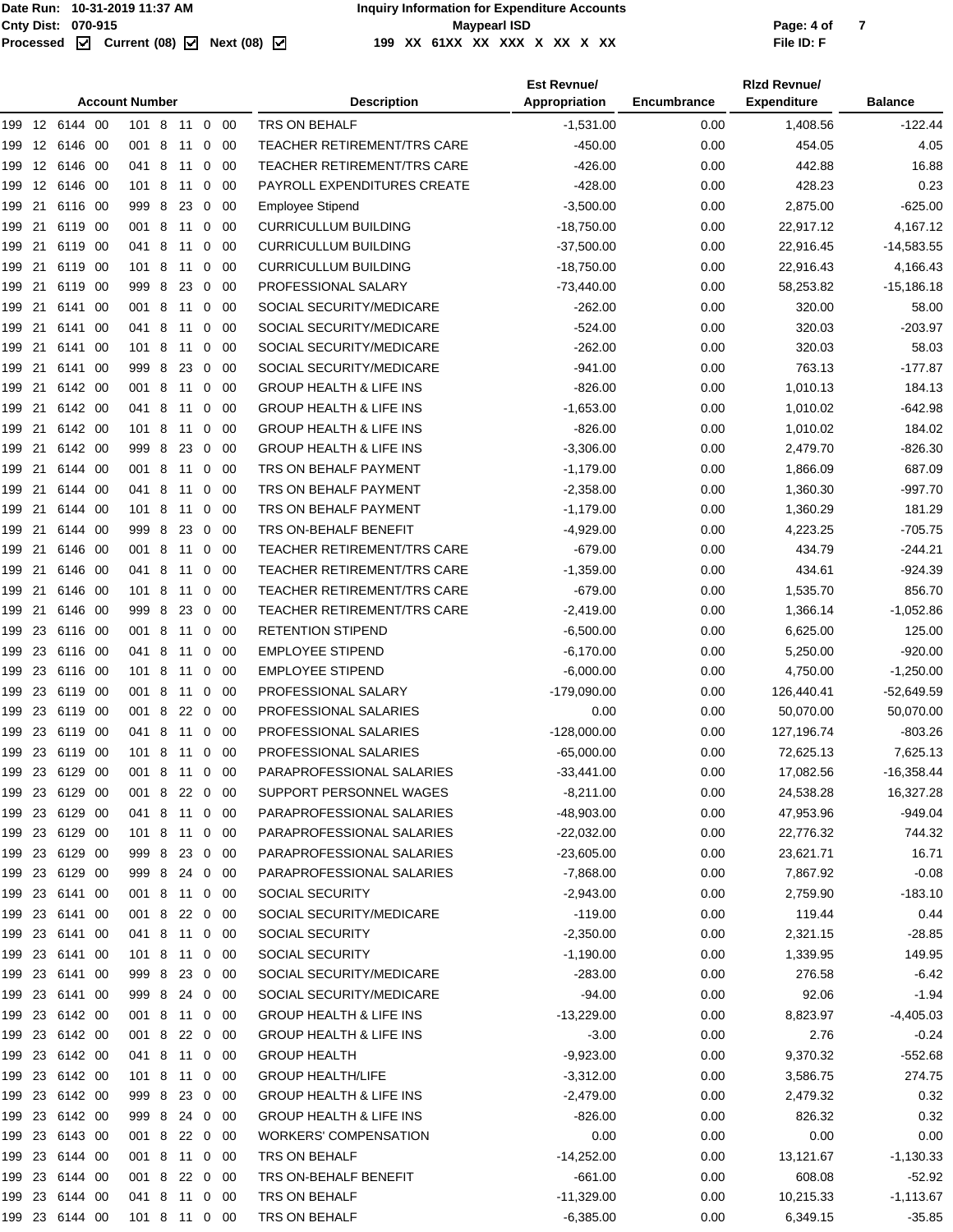|        |        |                |      | <b>Account Number</b> |   |          |                |                           | <b>Description</b>                                            | <b>Est Revnue/</b><br>Appropriation | Encumbrance  | <b>Rizd Revnue/</b><br><b>Expenditure</b> | <b>Balance</b>         |
|--------|--------|----------------|------|-----------------------|---|----------|----------------|---------------------------|---------------------------------------------------------------|-------------------------------------|--------------|-------------------------------------------|------------------------|
|        |        | 199 23 6144 00 |      | 999 8                 |   | 23 0 00  |                |                           | TRS ON BEHALF PAYMENT                                         | $-1,900.00$                         | 0.00         | 1,748.10                                  | $-151.90$              |
| 199 23 |        | 6144 00        |      | 999 8                 |   | 24 0     |                | -00                       | TRS ON BEHALF PAYMENT                                         | $-633.00$                           | 0.00         | 582.69                                    | $-50.31$               |
| 199 23 |        | 6145 00        |      | 001 8                 |   | 22       | $\overline{0}$ | -00                       | UNEMPLOYMENT COMPENSATION                                     | 0.00                                | 0.00         | 0.00                                      | 0.00                   |
| 199 23 |        | 6146 00        |      | 001 8 11              |   |          | $\mathbf 0$    | -00                       | <b>TRS</b>                                                    | $-7,872.00$                         | 0.00         | 8,001.20                                  | 129.20                 |
| 199 23 |        | 6146 00        |      | 001 8 22 0            |   |          |                | - 00                      | <b>TEACHER RETIREMENT/TRS CARE</b>                            | $-185.00$                           | 0.00         | 184.68                                    | $-0.32$                |
| 199    | 23     | 6146 00        |      | 041 8                 |   | 11       | $\mathbf 0$    | -00                       | <b>TEACHER RETIREMENT</b>                                     | $-6,378.00$                         | 0.00         | 6,266.82                                  | $-111.18$              |
| 199    | 23     | 6146 00        |      | 101 8                 |   | 11       | 0              | 00                        | <b>TEACHER RETIREMENT</b>                                     | $-2,442.00$                         | 0.00         | 2,651.61                                  | 209.61                 |
| 199 23 |        | 6146 00        |      | 999 8                 |   | 23       | $\mathbf 0$    | -00                       | <b>TEACHER RETIREMENT/TRS CARE</b>                            | $-531.00$                           | 0.00         | 531.12                                    | 0.12                   |
| 199    | 23     | 6146 00        |      | 999 8                 |   | 24       | $\mathbf 0$    | -00                       | <b>TEACHER RETIREMENT/TRS CARE</b>                            | $-177.00$                           | 0.00         | 177.00                                    | 0.00                   |
| 199 23 |        | 6149 00        |      | 001 8                 |   | 22 0     |                | 00                        | <b>EMPLOYEE BENEFITS</b>                                      | 0.00                                | 0.00         | 0.00                                      | 0.00                   |
| 199 31 |        | 6116 00        |      | 001 8                 |   | 22       | $\mathbf 0$    | -00                       | <b>EMPLOYEE STIPEND</b>                                       | $-3,250.00$                         | 0.00         | 1,750.00                                  | $-1,500.00$            |
| 199    | 31     | 6116 00        |      | 041                   | 8 | 99       | 0              | -00                       | <b>Longevity Stipend</b>                                      | $-1,750.00$                         | 0.00         | 1,750.00                                  | 0.00                   |
| 199    | 31     | 6116 00        |      | 101 8                 |   | 99       | 0              | -00                       | <b>EMPLOYEE STIPEND</b>                                       | $-1,750.00$                         | 0.00         | 3,500.00                                  | 1,750.00               |
| 199    | 31     | 6119 00        |      | 001 8                 |   | 22       | $\overline{0}$ | -00                       | PROFESSIONAL SALARIES                                         | 0.00                                | 0.00         | 34,400.00                                 | 34,400.00              |
| 199    | 31     | 6119 00        |      | 001 8                 |   | 31       | $\mathbf 0$    | -00                       | <b>TEACHER &amp; OTHR PROF WAGES</b>                          | $-45,300.00$                        | 0.00         | 10,900.00                                 | $-34,400.00$           |
| 199    | 31     | 6119 00        |      | 041 8                 |   | 11       | 0              | 00                        | <b>TEACHER &amp; OTHR PROF WAGES</b>                          | $-29,700.00$                        | 0.00         | 29,700.00                                 | 0.00                   |
| 199    | 31     | 6119 00        |      | 101 8                 |   | 24       | $\mathbf 0$    | -00                       | <b>TEACHER &amp; OTHR PROF WAGES</b>                          | $-55,600.00$                        | 0.00         | 55,600.00                                 | 0.00                   |
| 199    | 31     | 6129           | - 00 | 001 8                 |   | 31       | 0              | -00                       | SUPPORT PERSONNEL WAGES                                       | $-8,211.00$                         | 0.00         | 8,211.00                                  | 0.00                   |
| 199    | -31    | 6141           | - 00 | 001 8                 |   | 22       | $\overline{0}$ | 00                        | SOCIAL SECURITY/MEDICARE                                      | 0.00                                | 0.00         | 9.06                                      | 9.06                   |
| 199 31 |        | 6141 00        |      | 001 8                 |   | -31      | $\mathbf{0}$   | -00                       | SOCIAL SECURITY/MEDICARE                                      | $-776.00$                           | 0.00         | 775.92                                    | $-0.08$                |
| 199 31 |        | 6141 00        |      | 041 8                 |   | 11       | 0              | -00                       | SOCIAL SECURITY/MEDICARE                                      | $-424.00$                           | 0.00         | 422.04                                    | $-1.96$                |
| 199 31 |        | 6141 00        |      | 041 8                 |   | 99       | 0              | 00                        | SOCIAL SECURITY/MEDICARE                                      | 0.00                                | 0.00         | 9.06                                      | 9.06                   |
| 199 31 |        | 6141           | - 00 | 101 8                 |   | 24       | $\mathbf 0$    | -00                       | SOCIAL SECURITY/MEDICARE                                      | $-742.00$                           | 0.00         | 633.96                                    | $-108.04$              |
| 199    | 31     | 6141           | -00  | 101 8                 |   | 99       | 0              | 00                        | SOCIAL SECURITY/MEDICARE                                      | 0.00                                | 0.00         | 18.12                                     | 18.12                  |
| 199    | 31     | 6142 00        |      | 001 8                 |   | 22       | 0              | -00                       | <b>GROUP HEALTH &amp; LIFE INS</b>                            | 0.00                                | 0.00         | 0.00                                      | 0.00                   |
| 199    | 31     | 6142 00        |      | 001 8                 |   | 31       | 0              | -00                       | <b>GROUP HEALTH &amp; LIFE INS</b>                            | $-9.00$                             | 0.00         | 8.52                                      | $-0.48$                |
| 199    | 31     | 6142 00        |      | 041 8                 |   | 11       | 0              | -00                       | <b>GROUP HEALTH &amp; LIFE INS</b>                            | $-1,653.00$                         | 0.00         | 1,652.99                                  | $-0.01$                |
| 199    | 31     | 6142 00        |      | 101 8                 |   | 24       | $\mathbf 0$    | 00                        | <b>GROUP HEALTH &amp; LIFE INS</b>                            | $-1,377.00$                         | 0.00         | 3,305.64                                  | 1,928.64               |
| 199    | 31     | 6143 00        |      | 001 8                 |   | 22 0     |                | -00                       | <b>WORKERS' COMPENSATION</b>                                  | 0.00                                | 0.00         | 0.00                                      | 0.00                   |
| 199    | 31     | 6144 00        |      | 001 8                 |   | 31       | 0              | -00                       | TRS/TRS CARE ON BEHALF PAYMENT                                | $-3,873.00$                         | 0.00         | 3,562.55                                  | $-310.45$              |
| 199    | -31    | 6144 00        |      | 041 8                 |   | 11       | 0              | -00                       | <b>TRS</b>                                                    | $-2,051.00$                         | 0.00         | 2,435.14                                  | 384.14                 |
|        |        | 199 31 6144 00 |      | 101 8 24 0 00         |   |          |                |                           | TRS/TRS CARE ON BEHALF PAYMENT                                | $-3,855.00$                         | 0.00         | 3,546.58                                  | $-308.42$              |
|        |        | 6145 00        |      |                       |   |          |                |                           | UNEMPLOYMENT COMPENSATION                                     |                                     |              |                                           |                        |
| 199    | 31     | 199 31 6146 00 |      | 001<br>001 8 22 0 00  | 8 | 22 0     |                | -00                       | TEACHER RETIREMENT/TRS CARE                                   | 0.00<br>0.00                        | 0.00<br>0.00 | 0.00<br>0.00                              | 0.00<br>0.00           |
| 199 31 |        | 6146 00        |      | 001 8 31 0 00         |   |          |                |                           | TEACHER RETIREMENT/TRS CARE                                   | $-1,543.00$                         | 0.00         | 1,543.20                                  | 0.20                   |
| 199 31 |        | 6146 00        |      | 041 8                 |   | - 11     |                | $0\quad 00$               | TEACHER RETIREMENT/TRS CARE                                   | $-801.00$                           | 0.00         | 725.40                                    | $-75.60$               |
|        | 199 31 | 6146 00        |      | 101 8                 |   | 24 0 00  |                |                           | TEACHER RETIREMENT/TRS CARE                                   | $-1,735.00$                         | 0.00         | 1,734.73                                  | $-0.27$                |
| 199 31 |        | 6149 00        |      | 001 8 22 0 00         |   |          |                |                           | <b>EMPLOYEE BENEFITS</b>                                      | 0.00                                | 0.00         | 0.00                                      | 0.00                   |
|        |        | 199 33 6116 00 |      | 001 8                 |   | 99       |                | $0\quad 00$               | <b>EMPLOYEE STIPEND</b>                                       | $-1,750.00$                         | 0.00         | 1,125.00                                  | $-625.00$              |
|        |        | 199 33 6116 00 |      | 041 8                 |   | 99       |                | $0\quad00$                | Longevity Stipend                                             | $-1,500.00$                         | 0.00         | 1,500.00                                  | 0.00                   |
|        |        | 199 33 6116 00 |      | 1018                  |   | 99       |                | $0\quad 00$               | <b>EMPLOYEE STIPEND</b>                                       | $-1,500.00$                         | 0.00         | 1,500.00                                  | 0.00                   |
|        | 199 33 | 6119 00        |      | 001 8                 |   | 99       | 0              | -00                       | HIGH SCHOOL NURSE SALARY                                      | $-45,600.00$                        | 0.00         | 47,535.96                                 | 1,935.96               |
|        |        | 199 33 6129 00 |      | 041 8                 |   | 99       | $\mathbf{0}$   | -00                       | SUPPORT PERSONNEL WAGES                                       | $-27,158.00$                        | 0.00         | 27,459.55                                 | 301.55                 |
|        |        | 199 33 6129 00 |      | 1018                  |   | 99       |                | $0\quad 00$               | ELENTARY NURSE SALARY                                         | $-25,127.00$                        | 0.00         | 25,264.14                                 | 137.14                 |
|        |        | 199 33 6141 00 |      | 001 8                 |   | 99       |                | $0\quad 00$               | SOCIAL SECURITY                                               | $-661.00$                           | 0.00         | 687.43                                    | 26.43                  |
|        |        | 199 33 6141 00 |      | 041 8                 |   |          |                |                           | SOCIAL SECURITY                                               | $-179.00$                           |              | 397.65                                    | 218.65                 |
|        |        | 199 33 6141 00 |      |                       |   | 99       |                | $0\quad 00$               | SOCIAL SECURITY                                               |                                     | 0.00<br>0.00 |                                           | $-124.22$              |
|        |        | 199 33 6142 00 |      | 1018<br>001 8         |   | 99<br>99 |                | $0\quad 00$               | <b>GROUP HEALTH &amp; LIFE INS</b>                            | -364.00<br>$-6.00$                  | 0.00         | 239.78                                    | $-0.36$                |
|        |        | 199 33 6142 00 |      | 041 8                 |   | 99       |                | $0\quad 00$<br>$0\quad00$ |                                                               | $-3,306.00$                         | 0.00         | 5.64                                      |                        |
|        |        | 199 33 6142 00 |      | 1018                  |   | 99       |                | $0\quad 00$               | <b>GROUP HEALTH &amp; LIFE INS</b><br><b>GROUP HEALTH INS</b> | $-3,306.00$                         | 0.00         | 5.64<br>3,305.64                          | $-3,300.36$<br>$-0.36$ |
|        |        | 199 33 6144 00 |      | 001 8                 |   | 99       |                | $0\quad 00$               | TRS ON BEHALF                                                 | $-3,502.00$                         | 0.00         | 3,629.58                                  | 127.58                 |
|        |        | 199 33 6144 00 |      | 041 8                 |   | 99       |                | $0\quad 00$               | TRS ON BEHALF                                                 | $-2,186.00$                         | 0.00         | 2,011.29                                  | $-174.71$              |
|        |        | 199 33 6144 00 |      | 1018                  |   | 99       | $\overline{0}$ | - 00                      | TRS ON BEHALF                                                 | $-1,596.00$                         | 0.00         | 1,456.60                                  | -139.40                |
|        | 199 33 | 6146 00        |      | 001 8                 |   | 99       | $\mathbf 0$    | -00                       | PAYROLL EXPENDITURES CREATE                                   | $-1,157.00$                         | 0.00         | 1,171.80                                  | 14.80                  |
|        |        | 199 33 6146 00 |      | 041 8 99 0 00         |   |          |                |                           | PAYROLL EXPENDITURES CREATE                                   | $-611.00$                           | 0.00         | 612.98                                    | 1.98                   |
|        |        |                |      |                       |   |          |                |                           |                                                               |                                     |              |                                           |                        |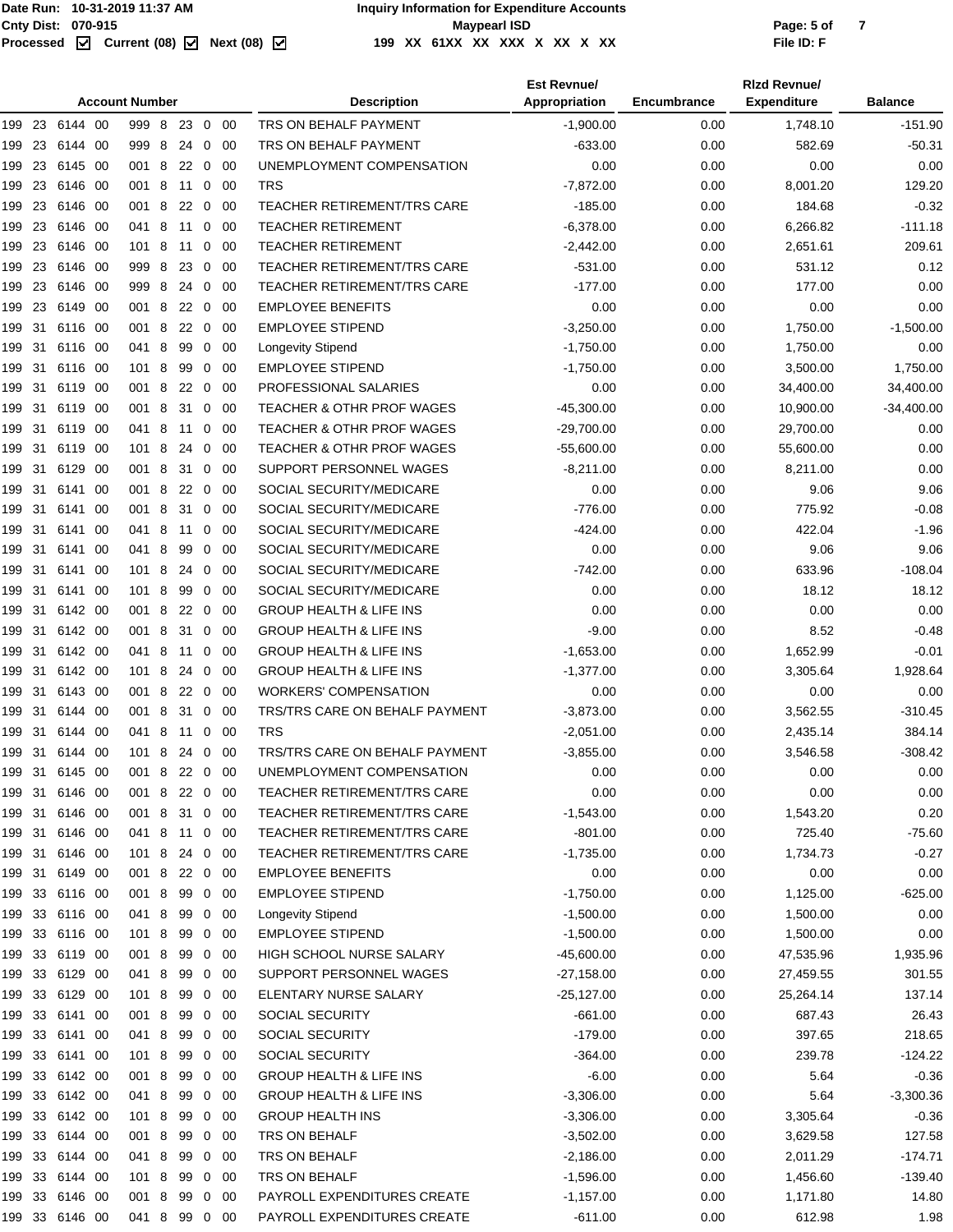| 199 33 6146 00<br><b>TRS</b><br>$-993.00$<br>991.10<br>$-1.90$<br>101 8<br>99 0 00<br>0.00<br>999 8<br>00<br><b>EMPLOYEE STIPEND</b><br>$-10,500.00$<br>0.00<br>8,000.00<br>$-2,500.00$<br>199<br>34<br>6116<br>-00<br>99<br>0<br>6129<br>001 8<br>VOC AG BUS DRIVING<br>$-2,500.00$<br>0.00<br>$-400.00$<br>34<br>- 00<br>22 0<br>-00<br>2,100.00<br>199<br>34<br>6129<br>- 00<br>999 8<br>23<br>$\overline{0}$<br>00<br><b>SPED DRIVER</b><br>$-15,000.00$<br>0.00<br>$-6,848.45$<br>199<br>8,151.55<br>34<br>6129<br>999 8<br>$\mathbf 0$<br>PARAPROFESSIONAL SALARIES<br>$-92,294.00$<br>0.00<br>104,807.45<br>12,513.45<br>199<br>- 00<br>99<br>-00<br>199 34<br>6129 01<br>999 8<br>99<br>$\mathbf 0$<br>00<br><b>CO-CURRICULAR SALARIES</b><br>$-10,000.00$<br>0.00<br>6,900.00<br>$-3,100.00$<br>34<br>6141<br>-00<br>001 8<br>$\mathbf 0$<br>00<br>SOCIAL SECURITY/MEDICARE<br>0.00<br>0.00<br>29.00<br>29.00<br>199<br>22<br>- 8<br>SOCIAL SECURITY/MEDICARE<br>0.00<br>0.00<br>92.29<br>92.29<br>199<br>34<br>6141<br>-00<br>999<br>23<br>0<br>-00<br><b>SOCIAL SECURITY</b><br>999 8<br>99<br>$\mathbf 0$<br>-00<br>$-1,277.00$<br>0.00<br>1,446.54<br>169.54<br>199<br>34<br>6141<br>-00<br>34<br>6141<br>8<br>99<br>0<br>00<br>SOCIAL SECURITY/MEDICARE<br>0.00<br>0.00<br>95.72<br>95.72<br>199<br>01<br>999<br>$-878.39$<br>34<br>6142 00<br>999 8<br>99<br>$\mathbf 0$<br>00<br><b>GROUP HEALTH &amp; LIFE INS</b><br>$-19,506.00$<br>0.00<br>18,627.61<br>199<br>0.00<br>125.29<br>125.29<br>34<br>6144 00<br>001 8<br>22<br>$\mathbf 0$<br>00<br>TRS ON-BEHALF BENEFIT<br>0.00<br>199<br>6144<br>-00<br>999 8<br>23<br>0<br>00<br>TRS ON-BEHALF BENEFIT<br>0.00<br>0.00<br>596.12<br>596.12<br>199<br>34<br>8<br>99<br>00<br>TRS ON BEHALF OF PAYMENTS<br>$-7,277.00$<br>0.00<br>7,722.24<br>445.24<br>199<br>34<br>6144<br>-00<br>999<br>0<br>6144 01<br>999 8<br>99<br>$\mathbf 0$<br>00<br>TRS ON-BEHALF BENEFIT<br>0.00<br>0.00<br>411.13<br>411.13<br>199<br>34<br>34<br>6146<br>001 8<br>22<br>0<br>00<br><b>TEACHER RETIREMENT/TRS CARE</b><br>0.00<br>0.00<br>38.71<br>38.71<br>199<br>- 00<br>34<br>8<br>23<br>$\overline{0}$<br><b>TEACHER RETIREMENT/TRS CARE</b><br>0.00<br>0.00<br>183.45<br>183.45<br>199<br>6146 00<br>999<br>-00<br>PAYROLL EXPENDITURES CREATE<br>34<br>6146 00<br>999 8<br>99<br>$\mathbf 0$<br>-00<br>$-2,230.00$<br>0.00<br>2,755.29<br>525.29<br>199<br>34<br>6146 01<br>-8<br>99<br>0<br><b>TEACHER RETIREMENT/TRS CARE</b><br>0.00<br>0.00<br>135.59<br>135.59<br>199<br>999<br>-00<br><b>EMPLOYEE STIPEND</b><br>999 8<br>00<br>0.00<br>1,750.00<br>199<br>36<br>6116<br>- 00<br>99<br>0<br>$-1,750.00$<br>0.00<br>36<br>001 8<br>-00<br>H S UIL SUPPLEMENT<br>$-2,000.00$<br>0.00<br>1,450.00<br>$-550.00$<br>6119 00<br>91<br>0<br>199<br>36<br>6119<br>041 8<br>0<br>00<br>JH UIL SUPPLEMENT<br>$-3,500.00$<br>0.00<br>3,900.00<br>400.00<br>199<br>- 00<br>91<br>36<br>101 8<br>ELEM UIL SUPPLEMENT<br>$-1,500.00$<br>0.00<br>1,650.00<br>150.00<br>199<br>6119 00<br>91<br>0<br>-00<br>$-193,600.00$<br>15,034.02<br>36<br>6119 00<br>999 8<br>91<br>$\mathbf 0$<br>00<br>PROFESSIONAL SALARIES<br>0.00<br>208,634.02<br>199<br>36<br>6119<br>01<br>001 8<br>91<br>YEARBOOK STIPEND<br>$-1,200.00$<br>0.00<br>$-1,200.00$<br>199<br>0<br>-00<br>0.00<br>- 8<br>00<br>CHEARLEADER SUPPLEMENT<br>$-7,000.00$<br>0.00<br>7,000.00<br>0.00<br>199<br>36<br>6119<br>02<br>999<br>91<br>0<br>36<br>6121<br>00<br>999 8<br>91<br>0<br>00<br><b>GATE DUTY/ATHLETIC EVENTS</b><br>$-7,000.00$<br>0.00<br>$-3,004.57$<br>199<br>3,995.43<br>36<br>6129<br>- 00<br>999<br>8<br>91<br>0<br>00<br>SUPPORT PERSONNEL WAGES<br>$-1,442.00$<br>0.00<br>1,143.74<br>$-298.26$<br>199<br>SOCIAL SECURITY/MEDICARE<br>36<br>001 8<br>0<br>0.00<br>0.00<br>21.25<br>21.25<br>199<br>6141 00<br>91<br>-00<br>SOCIAL SECURITY/MEDICARE<br>36<br>6141<br>-00<br>041 8<br>$\mathbf 0$<br>-00<br>0.00<br>0.00<br>51.85<br>51.85<br>199<br>91<br>36<br>6141<br>101 8<br>SOCIAL SECURITY/MEDICARE<br>0.00<br>0.00<br>21.52<br>21.52<br>199<br>-00<br>91<br>0<br>-00<br><b>SOCIAL SECURITY</b><br>199 36<br>999 8 91 0<br>0.00<br>2,993.81<br>373.81<br>6141 00<br>- 00<br>$-2,620.00$<br>199 36<br>6141 00<br>999 8 99 0<br>SOCIAL SECURITY/MEDICARE<br>0.00<br>0.00<br>9.06<br>9.06<br>00<br>SOCIAL SECURITY<br>0.00<br>95.73<br>$-0.27$<br>199 36<br>6141 02<br>999<br>- 8<br>91<br>0<br>-00<br>-96.00<br>199 36<br>6142 00<br>999 8<br>91 0 00<br><b>GROUP HEALTH &amp; LIFE INS</b><br>$-3,306.00$<br>0.00<br>4,407.52<br>1,101.52<br>199 36<br>6144 00<br>001 8 91 0 00<br>TRS ON-BEHALF BENEFIT<br>0.00<br>0.00<br>873.01<br>873.01<br>199 36<br>6144 00<br>041 8<br>TRS ON-BEHALF BENEFIT<br>0.00<br>0.00<br>255.03<br>255.03<br>91<br>$0\quad 00$<br>199 36<br>TRS ON-BEHALF BENEFIT<br>0.00<br>0.00<br>110.11<br>110.11<br>6144 00<br>101 8<br>91 0<br>- 00<br>199 36<br>999 8 91 0 00<br><b>TRS</b><br>$-11,646.00$<br>0.00<br>11,736.11<br>90.11<br>6144 00<br>199 36<br>6144 02<br>999 8<br>$\mathbf 0$<br>TRS ON BEHALF<br>$-526.00$<br>0.00<br>477.34<br>$-48.66$<br>91<br>- 00<br>199 36<br>6146 00<br>001 8<br>91 0<br>TEACHER RETIREMENT/TRS CARE<br>0.00<br>0.00<br>30.27<br>30.27<br>- 00<br>81.04<br>199 36<br>6146 00<br>041 8 91 0 00<br><b>TEACHER RETIREMENT/TRS CARE</b><br>0.00<br>0.00<br>81.04<br>199 36<br>6146 00<br>101 8<br><b>TEACHER RETIREMENT/TRS CARE</b><br>0.00<br>0.00<br>34.90<br>34.90<br>91<br>0<br>- 00<br>36<br><b>TEACHER RETIREMENT</b><br>0.00<br>$-99.63$<br>199<br>6146 00<br>999 8<br>91<br>0<br>-00<br>$-7,506.00$<br>7,406.37<br>199 36<br>6146 02<br>999 8 91 0<br><b>TEACHER RETIREMENT</b><br>$-170.00$<br>0.00<br>159.66<br>- 00<br>$-10.34$<br>199 41<br>6116 00<br>750 8<br>99<br>$\overline{\mathbf{0}}$<br><b>EMPLOYEE STIPEND</b><br>$-2,750.00$<br>0.00<br>$-500.00$<br>- 00<br>2,250.00<br>6119 00<br>701 8<br>PROFESSIONAL SALARIES<br>0.00<br>12,975.90<br>199 41<br>99<br>$0\quad 00$<br>$-118,600.00$<br>131,575.90<br>199 41<br>6129 01<br>701 8 99<br>PARAPROFESSIONAL SALARIES<br>0.00<br>$-3,611.58$<br>$0\quad00$<br>$-52,020.00$<br>48,408.42<br>199 41<br>6141 00<br>701 8<br>SOCIAL SECURITY<br>0.00<br>1,686.64<br>209.64<br>99<br>$0\quad 00$<br>$-1,477.00$<br>SOCIAL SECURITY/MEDICARE<br>0.00<br>0.00<br>16.31<br>16.31<br>199 41<br>6141 00<br>750 8<br>99<br>$\overline{0}$<br>- 00<br>693.07<br>701 8 99 0 00<br>SOCIAL SECURITY<br>$-751.00$<br>0.00<br>199 41<br>6141 01<br>$-57.93$<br>6142 00<br>701 8<br>$0\quad 00$<br><b>GROUP HEALTH &amp; LIFE INS</b><br>$-3,306.00$<br>0.00<br>3,305.64<br>$-0.36$<br>199 41<br>99<br>6142 01<br>701 8<br>$0\quad 00$<br><b>GROUP HEALTH &amp; LIFE INS</b><br>$-6.00$<br>0.00<br>5.17<br>$-0.83$<br>199 41<br>99<br>199 41<br>6144 00<br>701 8 99 0 00<br>TRS ON-BEHALF BENEFIT<br>$-5,390.00$<br>0.00<br>5,124.42<br>$-265.58$<br>199 41 6144 01<br>701 8 99 0 00<br>TRS ON BEHALF<br>$-4,188.00$<br>0.00<br>4,069.94<br>$-118.06$ |  |  | <b>Account Number</b> |  |  | <b>Description</b> | <b>Est Revnue/</b><br>Appropriation | Encumbrance | <b>Rizd Revnue/</b><br><b>Expenditure</b> | <b>Balance</b> |
|----------------------------------------------------------------------------------------------------------------------------------------------------------------------------------------------------------------------------------------------------------------------------------------------------------------------------------------------------------------------------------------------------------------------------------------------------------------------------------------------------------------------------------------------------------------------------------------------------------------------------------------------------------------------------------------------------------------------------------------------------------------------------------------------------------------------------------------------------------------------------------------------------------------------------------------------------------------------------------------------------------------------------------------------------------------------------------------------------------------------------------------------------------------------------------------------------------------------------------------------------------------------------------------------------------------------------------------------------------------------------------------------------------------------------------------------------------------------------------------------------------------------------------------------------------------------------------------------------------------------------------------------------------------------------------------------------------------------------------------------------------------------------------------------------------------------------------------------------------------------------------------------------------------------------------------------------------------------------------------------------------------------------------------------------------------------------------------------------------------------------------------------------------------------------------------------------------------------------------------------------------------------------------------------------------------------------------------------------------------------------------------------------------------------------------------------------------------------------------------------------------------------------------------------------------------------------------------------------------------------------------------------------------------------------------------------------------------------------------------------------------------------------------------------------------------------------------------------------------------------------------------------------------------------------------------------------------------------------------------------------------------------------------------------------------------------------------------------------------------------------------------------------------------------------------------------------------------------------------------------------------------------------------------------------------------------------------------------------------------------------------------------------------------------------------------------------------------------------------------------------------------------------------------------------------------------------------------------------------------------------------------------------------------------------------------------------------------------------------------------------------------------------------------------------------------------------------------------------------------------------------------------------------------------------------------------------------------------------------------------------------------------------------------------------------------------------------------------------------------------------------------------------------------------------------------------------------------------------------------------------------------------------------------------------------------------------------------------------------------------------------------------------------------------------------------------------------------------------------------------------------------------------------------------------------------------------------------------------------------------------------------------------------------------------------------------------------------------------------------------------------------------------------------------------------------------------------------------------------------------------------------------------------------------------------------------------------------------------------------------------------------------------------------------------------------------------------------------------------------------------------------------------------------------------------------------------------------------------------------------------------------------------------------------------------------------------------------------------------------------------------------------------------------------------------------------------------------------------------------------------------------------------------------------------------------------------------------------------------------------------------------------------------------------------------------------------------------------------------------------------------------------------------------------------------------------------------------------------------------------------------------------------------------------------------------------------------------------------------------------------------------------------------------------------------------------------------------------------------------------------------------------------------------------------------------------------------------------------------------------------------------------------------------------------------------------------------------------------------------------------------------------------------------------------------------------------------------------------------------------------------------------------------------------------------------------------------------------------------------------------------------------------------------------------------------------------------------------------------------------------------------------------------------------------------------------------------------------------------------------------------------------------------------------------------------------------------------------------------------------------------|--|--|-----------------------|--|--|--------------------|-------------------------------------|-------------|-------------------------------------------|----------------|
|                                                                                                                                                                                                                                                                                                                                                                                                                                                                                                                                                                                                                                                                                                                                                                                                                                                                                                                                                                                                                                                                                                                                                                                                                                                                                                                                                                                                                                                                                                                                                                                                                                                                                                                                                                                                                                                                                                                                                                                                                                                                                                                                                                                                                                                                                                                                                                                                                                                                                                                                                                                                                                                                                                                                                                                                                                                                                                                                                                                                                                                                                                                                                                                                                                                                                                                                                                                                                                                                                                                                                                                                                                                                                                                                                                                                                                                                                                                                                                                                                                                                                                                                                                                                                                                                                                                                                                                                                                                                                                                                                                                                                                                                                                                                                                                                                                                                                                                                                                                                                                                                                                                                                                                                                                                                                                                                                                                                                                                                                                                                                                                                                                                                                                                                                                                                                                                                                                                                                                                                                                                                                                                                                                                                                                                                                                                                                                                                                                                                                                                                                                                                                                                                                                                                                                                                                                                                                                                                                                                                          |  |  |                       |  |  |                    |                                     |             |                                           |                |
|                                                                                                                                                                                                                                                                                                                                                                                                                                                                                                                                                                                                                                                                                                                                                                                                                                                                                                                                                                                                                                                                                                                                                                                                                                                                                                                                                                                                                                                                                                                                                                                                                                                                                                                                                                                                                                                                                                                                                                                                                                                                                                                                                                                                                                                                                                                                                                                                                                                                                                                                                                                                                                                                                                                                                                                                                                                                                                                                                                                                                                                                                                                                                                                                                                                                                                                                                                                                                                                                                                                                                                                                                                                                                                                                                                                                                                                                                                                                                                                                                                                                                                                                                                                                                                                                                                                                                                                                                                                                                                                                                                                                                                                                                                                                                                                                                                                                                                                                                                                                                                                                                                                                                                                                                                                                                                                                                                                                                                                                                                                                                                                                                                                                                                                                                                                                                                                                                                                                                                                                                                                                                                                                                                                                                                                                                                                                                                                                                                                                                                                                                                                                                                                                                                                                                                                                                                                                                                                                                                                                          |  |  |                       |  |  |                    |                                     |             |                                           |                |
|                                                                                                                                                                                                                                                                                                                                                                                                                                                                                                                                                                                                                                                                                                                                                                                                                                                                                                                                                                                                                                                                                                                                                                                                                                                                                                                                                                                                                                                                                                                                                                                                                                                                                                                                                                                                                                                                                                                                                                                                                                                                                                                                                                                                                                                                                                                                                                                                                                                                                                                                                                                                                                                                                                                                                                                                                                                                                                                                                                                                                                                                                                                                                                                                                                                                                                                                                                                                                                                                                                                                                                                                                                                                                                                                                                                                                                                                                                                                                                                                                                                                                                                                                                                                                                                                                                                                                                                                                                                                                                                                                                                                                                                                                                                                                                                                                                                                                                                                                                                                                                                                                                                                                                                                                                                                                                                                                                                                                                                                                                                                                                                                                                                                                                                                                                                                                                                                                                                                                                                                                                                                                                                                                                                                                                                                                                                                                                                                                                                                                                                                                                                                                                                                                                                                                                                                                                                                                                                                                                                                          |  |  |                       |  |  |                    |                                     |             |                                           |                |
|                                                                                                                                                                                                                                                                                                                                                                                                                                                                                                                                                                                                                                                                                                                                                                                                                                                                                                                                                                                                                                                                                                                                                                                                                                                                                                                                                                                                                                                                                                                                                                                                                                                                                                                                                                                                                                                                                                                                                                                                                                                                                                                                                                                                                                                                                                                                                                                                                                                                                                                                                                                                                                                                                                                                                                                                                                                                                                                                                                                                                                                                                                                                                                                                                                                                                                                                                                                                                                                                                                                                                                                                                                                                                                                                                                                                                                                                                                                                                                                                                                                                                                                                                                                                                                                                                                                                                                                                                                                                                                                                                                                                                                                                                                                                                                                                                                                                                                                                                                                                                                                                                                                                                                                                                                                                                                                                                                                                                                                                                                                                                                                                                                                                                                                                                                                                                                                                                                                                                                                                                                                                                                                                                                                                                                                                                                                                                                                                                                                                                                                                                                                                                                                                                                                                                                                                                                                                                                                                                                                                          |  |  |                       |  |  |                    |                                     |             |                                           |                |
|                                                                                                                                                                                                                                                                                                                                                                                                                                                                                                                                                                                                                                                                                                                                                                                                                                                                                                                                                                                                                                                                                                                                                                                                                                                                                                                                                                                                                                                                                                                                                                                                                                                                                                                                                                                                                                                                                                                                                                                                                                                                                                                                                                                                                                                                                                                                                                                                                                                                                                                                                                                                                                                                                                                                                                                                                                                                                                                                                                                                                                                                                                                                                                                                                                                                                                                                                                                                                                                                                                                                                                                                                                                                                                                                                                                                                                                                                                                                                                                                                                                                                                                                                                                                                                                                                                                                                                                                                                                                                                                                                                                                                                                                                                                                                                                                                                                                                                                                                                                                                                                                                                                                                                                                                                                                                                                                                                                                                                                                                                                                                                                                                                                                                                                                                                                                                                                                                                                                                                                                                                                                                                                                                                                                                                                                                                                                                                                                                                                                                                                                                                                                                                                                                                                                                                                                                                                                                                                                                                                                          |  |  |                       |  |  |                    |                                     |             |                                           |                |
|                                                                                                                                                                                                                                                                                                                                                                                                                                                                                                                                                                                                                                                                                                                                                                                                                                                                                                                                                                                                                                                                                                                                                                                                                                                                                                                                                                                                                                                                                                                                                                                                                                                                                                                                                                                                                                                                                                                                                                                                                                                                                                                                                                                                                                                                                                                                                                                                                                                                                                                                                                                                                                                                                                                                                                                                                                                                                                                                                                                                                                                                                                                                                                                                                                                                                                                                                                                                                                                                                                                                                                                                                                                                                                                                                                                                                                                                                                                                                                                                                                                                                                                                                                                                                                                                                                                                                                                                                                                                                                                                                                                                                                                                                                                                                                                                                                                                                                                                                                                                                                                                                                                                                                                                                                                                                                                                                                                                                                                                                                                                                                                                                                                                                                                                                                                                                                                                                                                                                                                                                                                                                                                                                                                                                                                                                                                                                                                                                                                                                                                                                                                                                                                                                                                                                                                                                                                                                                                                                                                                          |  |  |                       |  |  |                    |                                     |             |                                           |                |
|                                                                                                                                                                                                                                                                                                                                                                                                                                                                                                                                                                                                                                                                                                                                                                                                                                                                                                                                                                                                                                                                                                                                                                                                                                                                                                                                                                                                                                                                                                                                                                                                                                                                                                                                                                                                                                                                                                                                                                                                                                                                                                                                                                                                                                                                                                                                                                                                                                                                                                                                                                                                                                                                                                                                                                                                                                                                                                                                                                                                                                                                                                                                                                                                                                                                                                                                                                                                                                                                                                                                                                                                                                                                                                                                                                                                                                                                                                                                                                                                                                                                                                                                                                                                                                                                                                                                                                                                                                                                                                                                                                                                                                                                                                                                                                                                                                                                                                                                                                                                                                                                                                                                                                                                                                                                                                                                                                                                                                                                                                                                                                                                                                                                                                                                                                                                                                                                                                                                                                                                                                                                                                                                                                                                                                                                                                                                                                                                                                                                                                                                                                                                                                                                                                                                                                                                                                                                                                                                                                                                          |  |  |                       |  |  |                    |                                     |             |                                           |                |
|                                                                                                                                                                                                                                                                                                                                                                                                                                                                                                                                                                                                                                                                                                                                                                                                                                                                                                                                                                                                                                                                                                                                                                                                                                                                                                                                                                                                                                                                                                                                                                                                                                                                                                                                                                                                                                                                                                                                                                                                                                                                                                                                                                                                                                                                                                                                                                                                                                                                                                                                                                                                                                                                                                                                                                                                                                                                                                                                                                                                                                                                                                                                                                                                                                                                                                                                                                                                                                                                                                                                                                                                                                                                                                                                                                                                                                                                                                                                                                                                                                                                                                                                                                                                                                                                                                                                                                                                                                                                                                                                                                                                                                                                                                                                                                                                                                                                                                                                                                                                                                                                                                                                                                                                                                                                                                                                                                                                                                                                                                                                                                                                                                                                                                                                                                                                                                                                                                                                                                                                                                                                                                                                                                                                                                                                                                                                                                                                                                                                                                                                                                                                                                                                                                                                                                                                                                                                                                                                                                                                          |  |  |                       |  |  |                    |                                     |             |                                           |                |
|                                                                                                                                                                                                                                                                                                                                                                                                                                                                                                                                                                                                                                                                                                                                                                                                                                                                                                                                                                                                                                                                                                                                                                                                                                                                                                                                                                                                                                                                                                                                                                                                                                                                                                                                                                                                                                                                                                                                                                                                                                                                                                                                                                                                                                                                                                                                                                                                                                                                                                                                                                                                                                                                                                                                                                                                                                                                                                                                                                                                                                                                                                                                                                                                                                                                                                                                                                                                                                                                                                                                                                                                                                                                                                                                                                                                                                                                                                                                                                                                                                                                                                                                                                                                                                                                                                                                                                                                                                                                                                                                                                                                                                                                                                                                                                                                                                                                                                                                                                                                                                                                                                                                                                                                                                                                                                                                                                                                                                                                                                                                                                                                                                                                                                                                                                                                                                                                                                                                                                                                                                                                                                                                                                                                                                                                                                                                                                                                                                                                                                                                                                                                                                                                                                                                                                                                                                                                                                                                                                                                          |  |  |                       |  |  |                    |                                     |             |                                           |                |
|                                                                                                                                                                                                                                                                                                                                                                                                                                                                                                                                                                                                                                                                                                                                                                                                                                                                                                                                                                                                                                                                                                                                                                                                                                                                                                                                                                                                                                                                                                                                                                                                                                                                                                                                                                                                                                                                                                                                                                                                                                                                                                                                                                                                                                                                                                                                                                                                                                                                                                                                                                                                                                                                                                                                                                                                                                                                                                                                                                                                                                                                                                                                                                                                                                                                                                                                                                                                                                                                                                                                                                                                                                                                                                                                                                                                                                                                                                                                                                                                                                                                                                                                                                                                                                                                                                                                                                                                                                                                                                                                                                                                                                                                                                                                                                                                                                                                                                                                                                                                                                                                                                                                                                                                                                                                                                                                                                                                                                                                                                                                                                                                                                                                                                                                                                                                                                                                                                                                                                                                                                                                                                                                                                                                                                                                                                                                                                                                                                                                                                                                                                                                                                                                                                                                                                                                                                                                                                                                                                                                          |  |  |                       |  |  |                    |                                     |             |                                           |                |
|                                                                                                                                                                                                                                                                                                                                                                                                                                                                                                                                                                                                                                                                                                                                                                                                                                                                                                                                                                                                                                                                                                                                                                                                                                                                                                                                                                                                                                                                                                                                                                                                                                                                                                                                                                                                                                                                                                                                                                                                                                                                                                                                                                                                                                                                                                                                                                                                                                                                                                                                                                                                                                                                                                                                                                                                                                                                                                                                                                                                                                                                                                                                                                                                                                                                                                                                                                                                                                                                                                                                                                                                                                                                                                                                                                                                                                                                                                                                                                                                                                                                                                                                                                                                                                                                                                                                                                                                                                                                                                                                                                                                                                                                                                                                                                                                                                                                                                                                                                                                                                                                                                                                                                                                                                                                                                                                                                                                                                                                                                                                                                                                                                                                                                                                                                                                                                                                                                                                                                                                                                                                                                                                                                                                                                                                                                                                                                                                                                                                                                                                                                                                                                                                                                                                                                                                                                                                                                                                                                                                          |  |  |                       |  |  |                    |                                     |             |                                           |                |
|                                                                                                                                                                                                                                                                                                                                                                                                                                                                                                                                                                                                                                                                                                                                                                                                                                                                                                                                                                                                                                                                                                                                                                                                                                                                                                                                                                                                                                                                                                                                                                                                                                                                                                                                                                                                                                                                                                                                                                                                                                                                                                                                                                                                                                                                                                                                                                                                                                                                                                                                                                                                                                                                                                                                                                                                                                                                                                                                                                                                                                                                                                                                                                                                                                                                                                                                                                                                                                                                                                                                                                                                                                                                                                                                                                                                                                                                                                                                                                                                                                                                                                                                                                                                                                                                                                                                                                                                                                                                                                                                                                                                                                                                                                                                                                                                                                                                                                                                                                                                                                                                                                                                                                                                                                                                                                                                                                                                                                                                                                                                                                                                                                                                                                                                                                                                                                                                                                                                                                                                                                                                                                                                                                                                                                                                                                                                                                                                                                                                                                                                                                                                                                                                                                                                                                                                                                                                                                                                                                                                          |  |  |                       |  |  |                    |                                     |             |                                           |                |
|                                                                                                                                                                                                                                                                                                                                                                                                                                                                                                                                                                                                                                                                                                                                                                                                                                                                                                                                                                                                                                                                                                                                                                                                                                                                                                                                                                                                                                                                                                                                                                                                                                                                                                                                                                                                                                                                                                                                                                                                                                                                                                                                                                                                                                                                                                                                                                                                                                                                                                                                                                                                                                                                                                                                                                                                                                                                                                                                                                                                                                                                                                                                                                                                                                                                                                                                                                                                                                                                                                                                                                                                                                                                                                                                                                                                                                                                                                                                                                                                                                                                                                                                                                                                                                                                                                                                                                                                                                                                                                                                                                                                                                                                                                                                                                                                                                                                                                                                                                                                                                                                                                                                                                                                                                                                                                                                                                                                                                                                                                                                                                                                                                                                                                                                                                                                                                                                                                                                                                                                                                                                                                                                                                                                                                                                                                                                                                                                                                                                                                                                                                                                                                                                                                                                                                                                                                                                                                                                                                                                          |  |  |                       |  |  |                    |                                     |             |                                           |                |
|                                                                                                                                                                                                                                                                                                                                                                                                                                                                                                                                                                                                                                                                                                                                                                                                                                                                                                                                                                                                                                                                                                                                                                                                                                                                                                                                                                                                                                                                                                                                                                                                                                                                                                                                                                                                                                                                                                                                                                                                                                                                                                                                                                                                                                                                                                                                                                                                                                                                                                                                                                                                                                                                                                                                                                                                                                                                                                                                                                                                                                                                                                                                                                                                                                                                                                                                                                                                                                                                                                                                                                                                                                                                                                                                                                                                                                                                                                                                                                                                                                                                                                                                                                                                                                                                                                                                                                                                                                                                                                                                                                                                                                                                                                                                                                                                                                                                                                                                                                                                                                                                                                                                                                                                                                                                                                                                                                                                                                                                                                                                                                                                                                                                                                                                                                                                                                                                                                                                                                                                                                                                                                                                                                                                                                                                                                                                                                                                                                                                                                                                                                                                                                                                                                                                                                                                                                                                                                                                                                                                          |  |  |                       |  |  |                    |                                     |             |                                           |                |
|                                                                                                                                                                                                                                                                                                                                                                                                                                                                                                                                                                                                                                                                                                                                                                                                                                                                                                                                                                                                                                                                                                                                                                                                                                                                                                                                                                                                                                                                                                                                                                                                                                                                                                                                                                                                                                                                                                                                                                                                                                                                                                                                                                                                                                                                                                                                                                                                                                                                                                                                                                                                                                                                                                                                                                                                                                                                                                                                                                                                                                                                                                                                                                                                                                                                                                                                                                                                                                                                                                                                                                                                                                                                                                                                                                                                                                                                                                                                                                                                                                                                                                                                                                                                                                                                                                                                                                                                                                                                                                                                                                                                                                                                                                                                                                                                                                                                                                                                                                                                                                                                                                                                                                                                                                                                                                                                                                                                                                                                                                                                                                                                                                                                                                                                                                                                                                                                                                                                                                                                                                                                                                                                                                                                                                                                                                                                                                                                                                                                                                                                                                                                                                                                                                                                                                                                                                                                                                                                                                                                          |  |  |                       |  |  |                    |                                     |             |                                           |                |
|                                                                                                                                                                                                                                                                                                                                                                                                                                                                                                                                                                                                                                                                                                                                                                                                                                                                                                                                                                                                                                                                                                                                                                                                                                                                                                                                                                                                                                                                                                                                                                                                                                                                                                                                                                                                                                                                                                                                                                                                                                                                                                                                                                                                                                                                                                                                                                                                                                                                                                                                                                                                                                                                                                                                                                                                                                                                                                                                                                                                                                                                                                                                                                                                                                                                                                                                                                                                                                                                                                                                                                                                                                                                                                                                                                                                                                                                                                                                                                                                                                                                                                                                                                                                                                                                                                                                                                                                                                                                                                                                                                                                                                                                                                                                                                                                                                                                                                                                                                                                                                                                                                                                                                                                                                                                                                                                                                                                                                                                                                                                                                                                                                                                                                                                                                                                                                                                                                                                                                                                                                                                                                                                                                                                                                                                                                                                                                                                                                                                                                                                                                                                                                                                                                                                                                                                                                                                                                                                                                                                          |  |  |                       |  |  |                    |                                     |             |                                           |                |
|                                                                                                                                                                                                                                                                                                                                                                                                                                                                                                                                                                                                                                                                                                                                                                                                                                                                                                                                                                                                                                                                                                                                                                                                                                                                                                                                                                                                                                                                                                                                                                                                                                                                                                                                                                                                                                                                                                                                                                                                                                                                                                                                                                                                                                                                                                                                                                                                                                                                                                                                                                                                                                                                                                                                                                                                                                                                                                                                                                                                                                                                                                                                                                                                                                                                                                                                                                                                                                                                                                                                                                                                                                                                                                                                                                                                                                                                                                                                                                                                                                                                                                                                                                                                                                                                                                                                                                                                                                                                                                                                                                                                                                                                                                                                                                                                                                                                                                                                                                                                                                                                                                                                                                                                                                                                                                                                                                                                                                                                                                                                                                                                                                                                                                                                                                                                                                                                                                                                                                                                                                                                                                                                                                                                                                                                                                                                                                                                                                                                                                                                                                                                                                                                                                                                                                                                                                                                                                                                                                                                          |  |  |                       |  |  |                    |                                     |             |                                           |                |
|                                                                                                                                                                                                                                                                                                                                                                                                                                                                                                                                                                                                                                                                                                                                                                                                                                                                                                                                                                                                                                                                                                                                                                                                                                                                                                                                                                                                                                                                                                                                                                                                                                                                                                                                                                                                                                                                                                                                                                                                                                                                                                                                                                                                                                                                                                                                                                                                                                                                                                                                                                                                                                                                                                                                                                                                                                                                                                                                                                                                                                                                                                                                                                                                                                                                                                                                                                                                                                                                                                                                                                                                                                                                                                                                                                                                                                                                                                                                                                                                                                                                                                                                                                                                                                                                                                                                                                                                                                                                                                                                                                                                                                                                                                                                                                                                                                                                                                                                                                                                                                                                                                                                                                                                                                                                                                                                                                                                                                                                                                                                                                                                                                                                                                                                                                                                                                                                                                                                                                                                                                                                                                                                                                                                                                                                                                                                                                                                                                                                                                                                                                                                                                                                                                                                                                                                                                                                                                                                                                                                          |  |  |                       |  |  |                    |                                     |             |                                           |                |
|                                                                                                                                                                                                                                                                                                                                                                                                                                                                                                                                                                                                                                                                                                                                                                                                                                                                                                                                                                                                                                                                                                                                                                                                                                                                                                                                                                                                                                                                                                                                                                                                                                                                                                                                                                                                                                                                                                                                                                                                                                                                                                                                                                                                                                                                                                                                                                                                                                                                                                                                                                                                                                                                                                                                                                                                                                                                                                                                                                                                                                                                                                                                                                                                                                                                                                                                                                                                                                                                                                                                                                                                                                                                                                                                                                                                                                                                                                                                                                                                                                                                                                                                                                                                                                                                                                                                                                                                                                                                                                                                                                                                                                                                                                                                                                                                                                                                                                                                                                                                                                                                                                                                                                                                                                                                                                                                                                                                                                                                                                                                                                                                                                                                                                                                                                                                                                                                                                                                                                                                                                                                                                                                                                                                                                                                                                                                                                                                                                                                                                                                                                                                                                                                                                                                                                                                                                                                                                                                                                                                          |  |  |                       |  |  |                    |                                     |             |                                           |                |
|                                                                                                                                                                                                                                                                                                                                                                                                                                                                                                                                                                                                                                                                                                                                                                                                                                                                                                                                                                                                                                                                                                                                                                                                                                                                                                                                                                                                                                                                                                                                                                                                                                                                                                                                                                                                                                                                                                                                                                                                                                                                                                                                                                                                                                                                                                                                                                                                                                                                                                                                                                                                                                                                                                                                                                                                                                                                                                                                                                                                                                                                                                                                                                                                                                                                                                                                                                                                                                                                                                                                                                                                                                                                                                                                                                                                                                                                                                                                                                                                                                                                                                                                                                                                                                                                                                                                                                                                                                                                                                                                                                                                                                                                                                                                                                                                                                                                                                                                                                                                                                                                                                                                                                                                                                                                                                                                                                                                                                                                                                                                                                                                                                                                                                                                                                                                                                                                                                                                                                                                                                                                                                                                                                                                                                                                                                                                                                                                                                                                                                                                                                                                                                                                                                                                                                                                                                                                                                                                                                                                          |  |  |                       |  |  |                    |                                     |             |                                           |                |
|                                                                                                                                                                                                                                                                                                                                                                                                                                                                                                                                                                                                                                                                                                                                                                                                                                                                                                                                                                                                                                                                                                                                                                                                                                                                                                                                                                                                                                                                                                                                                                                                                                                                                                                                                                                                                                                                                                                                                                                                                                                                                                                                                                                                                                                                                                                                                                                                                                                                                                                                                                                                                                                                                                                                                                                                                                                                                                                                                                                                                                                                                                                                                                                                                                                                                                                                                                                                                                                                                                                                                                                                                                                                                                                                                                                                                                                                                                                                                                                                                                                                                                                                                                                                                                                                                                                                                                                                                                                                                                                                                                                                                                                                                                                                                                                                                                                                                                                                                                                                                                                                                                                                                                                                                                                                                                                                                                                                                                                                                                                                                                                                                                                                                                                                                                                                                                                                                                                                                                                                                                                                                                                                                                                                                                                                                                                                                                                                                                                                                                                                                                                                                                                                                                                                                                                                                                                                                                                                                                                                          |  |  |                       |  |  |                    |                                     |             |                                           |                |
|                                                                                                                                                                                                                                                                                                                                                                                                                                                                                                                                                                                                                                                                                                                                                                                                                                                                                                                                                                                                                                                                                                                                                                                                                                                                                                                                                                                                                                                                                                                                                                                                                                                                                                                                                                                                                                                                                                                                                                                                                                                                                                                                                                                                                                                                                                                                                                                                                                                                                                                                                                                                                                                                                                                                                                                                                                                                                                                                                                                                                                                                                                                                                                                                                                                                                                                                                                                                                                                                                                                                                                                                                                                                                                                                                                                                                                                                                                                                                                                                                                                                                                                                                                                                                                                                                                                                                                                                                                                                                                                                                                                                                                                                                                                                                                                                                                                                                                                                                                                                                                                                                                                                                                                                                                                                                                                                                                                                                                                                                                                                                                                                                                                                                                                                                                                                                                                                                                                                                                                                                                                                                                                                                                                                                                                                                                                                                                                                                                                                                                                                                                                                                                                                                                                                                                                                                                                                                                                                                                                                          |  |  |                       |  |  |                    |                                     |             |                                           |                |
|                                                                                                                                                                                                                                                                                                                                                                                                                                                                                                                                                                                                                                                                                                                                                                                                                                                                                                                                                                                                                                                                                                                                                                                                                                                                                                                                                                                                                                                                                                                                                                                                                                                                                                                                                                                                                                                                                                                                                                                                                                                                                                                                                                                                                                                                                                                                                                                                                                                                                                                                                                                                                                                                                                                                                                                                                                                                                                                                                                                                                                                                                                                                                                                                                                                                                                                                                                                                                                                                                                                                                                                                                                                                                                                                                                                                                                                                                                                                                                                                                                                                                                                                                                                                                                                                                                                                                                                                                                                                                                                                                                                                                                                                                                                                                                                                                                                                                                                                                                                                                                                                                                                                                                                                                                                                                                                                                                                                                                                                                                                                                                                                                                                                                                                                                                                                                                                                                                                                                                                                                                                                                                                                                                                                                                                                                                                                                                                                                                                                                                                                                                                                                                                                                                                                                                                                                                                                                                                                                                                                          |  |  |                       |  |  |                    |                                     |             |                                           |                |
|                                                                                                                                                                                                                                                                                                                                                                                                                                                                                                                                                                                                                                                                                                                                                                                                                                                                                                                                                                                                                                                                                                                                                                                                                                                                                                                                                                                                                                                                                                                                                                                                                                                                                                                                                                                                                                                                                                                                                                                                                                                                                                                                                                                                                                                                                                                                                                                                                                                                                                                                                                                                                                                                                                                                                                                                                                                                                                                                                                                                                                                                                                                                                                                                                                                                                                                                                                                                                                                                                                                                                                                                                                                                                                                                                                                                                                                                                                                                                                                                                                                                                                                                                                                                                                                                                                                                                                                                                                                                                                                                                                                                                                                                                                                                                                                                                                                                                                                                                                                                                                                                                                                                                                                                                                                                                                                                                                                                                                                                                                                                                                                                                                                                                                                                                                                                                                                                                                                                                                                                                                                                                                                                                                                                                                                                                                                                                                                                                                                                                                                                                                                                                                                                                                                                                                                                                                                                                                                                                                                                          |  |  |                       |  |  |                    |                                     |             |                                           |                |
|                                                                                                                                                                                                                                                                                                                                                                                                                                                                                                                                                                                                                                                                                                                                                                                                                                                                                                                                                                                                                                                                                                                                                                                                                                                                                                                                                                                                                                                                                                                                                                                                                                                                                                                                                                                                                                                                                                                                                                                                                                                                                                                                                                                                                                                                                                                                                                                                                                                                                                                                                                                                                                                                                                                                                                                                                                                                                                                                                                                                                                                                                                                                                                                                                                                                                                                                                                                                                                                                                                                                                                                                                                                                                                                                                                                                                                                                                                                                                                                                                                                                                                                                                                                                                                                                                                                                                                                                                                                                                                                                                                                                                                                                                                                                                                                                                                                                                                                                                                                                                                                                                                                                                                                                                                                                                                                                                                                                                                                                                                                                                                                                                                                                                                                                                                                                                                                                                                                                                                                                                                                                                                                                                                                                                                                                                                                                                                                                                                                                                                                                                                                                                                                                                                                                                                                                                                                                                                                                                                                                          |  |  |                       |  |  |                    |                                     |             |                                           |                |
|                                                                                                                                                                                                                                                                                                                                                                                                                                                                                                                                                                                                                                                                                                                                                                                                                                                                                                                                                                                                                                                                                                                                                                                                                                                                                                                                                                                                                                                                                                                                                                                                                                                                                                                                                                                                                                                                                                                                                                                                                                                                                                                                                                                                                                                                                                                                                                                                                                                                                                                                                                                                                                                                                                                                                                                                                                                                                                                                                                                                                                                                                                                                                                                                                                                                                                                                                                                                                                                                                                                                                                                                                                                                                                                                                                                                                                                                                                                                                                                                                                                                                                                                                                                                                                                                                                                                                                                                                                                                                                                                                                                                                                                                                                                                                                                                                                                                                                                                                                                                                                                                                                                                                                                                                                                                                                                                                                                                                                                                                                                                                                                                                                                                                                                                                                                                                                                                                                                                                                                                                                                                                                                                                                                                                                                                                                                                                                                                                                                                                                                                                                                                                                                                                                                                                                                                                                                                                                                                                                                                          |  |  |                       |  |  |                    |                                     |             |                                           |                |
|                                                                                                                                                                                                                                                                                                                                                                                                                                                                                                                                                                                                                                                                                                                                                                                                                                                                                                                                                                                                                                                                                                                                                                                                                                                                                                                                                                                                                                                                                                                                                                                                                                                                                                                                                                                                                                                                                                                                                                                                                                                                                                                                                                                                                                                                                                                                                                                                                                                                                                                                                                                                                                                                                                                                                                                                                                                                                                                                                                                                                                                                                                                                                                                                                                                                                                                                                                                                                                                                                                                                                                                                                                                                                                                                                                                                                                                                                                                                                                                                                                                                                                                                                                                                                                                                                                                                                                                                                                                                                                                                                                                                                                                                                                                                                                                                                                                                                                                                                                                                                                                                                                                                                                                                                                                                                                                                                                                                                                                                                                                                                                                                                                                                                                                                                                                                                                                                                                                                                                                                                                                                                                                                                                                                                                                                                                                                                                                                                                                                                                                                                                                                                                                                                                                                                                                                                                                                                                                                                                                                          |  |  |                       |  |  |                    |                                     |             |                                           |                |
|                                                                                                                                                                                                                                                                                                                                                                                                                                                                                                                                                                                                                                                                                                                                                                                                                                                                                                                                                                                                                                                                                                                                                                                                                                                                                                                                                                                                                                                                                                                                                                                                                                                                                                                                                                                                                                                                                                                                                                                                                                                                                                                                                                                                                                                                                                                                                                                                                                                                                                                                                                                                                                                                                                                                                                                                                                                                                                                                                                                                                                                                                                                                                                                                                                                                                                                                                                                                                                                                                                                                                                                                                                                                                                                                                                                                                                                                                                                                                                                                                                                                                                                                                                                                                                                                                                                                                                                                                                                                                                                                                                                                                                                                                                                                                                                                                                                                                                                                                                                                                                                                                                                                                                                                                                                                                                                                                                                                                                                                                                                                                                                                                                                                                                                                                                                                                                                                                                                                                                                                                                                                                                                                                                                                                                                                                                                                                                                                                                                                                                                                                                                                                                                                                                                                                                                                                                                                                                                                                                                                          |  |  |                       |  |  |                    |                                     |             |                                           |                |
|                                                                                                                                                                                                                                                                                                                                                                                                                                                                                                                                                                                                                                                                                                                                                                                                                                                                                                                                                                                                                                                                                                                                                                                                                                                                                                                                                                                                                                                                                                                                                                                                                                                                                                                                                                                                                                                                                                                                                                                                                                                                                                                                                                                                                                                                                                                                                                                                                                                                                                                                                                                                                                                                                                                                                                                                                                                                                                                                                                                                                                                                                                                                                                                                                                                                                                                                                                                                                                                                                                                                                                                                                                                                                                                                                                                                                                                                                                                                                                                                                                                                                                                                                                                                                                                                                                                                                                                                                                                                                                                                                                                                                                                                                                                                                                                                                                                                                                                                                                                                                                                                                                                                                                                                                                                                                                                                                                                                                                                                                                                                                                                                                                                                                                                                                                                                                                                                                                                                                                                                                                                                                                                                                                                                                                                                                                                                                                                                                                                                                                                                                                                                                                                                                                                                                                                                                                                                                                                                                                                                          |  |  |                       |  |  |                    |                                     |             |                                           |                |
|                                                                                                                                                                                                                                                                                                                                                                                                                                                                                                                                                                                                                                                                                                                                                                                                                                                                                                                                                                                                                                                                                                                                                                                                                                                                                                                                                                                                                                                                                                                                                                                                                                                                                                                                                                                                                                                                                                                                                                                                                                                                                                                                                                                                                                                                                                                                                                                                                                                                                                                                                                                                                                                                                                                                                                                                                                                                                                                                                                                                                                                                                                                                                                                                                                                                                                                                                                                                                                                                                                                                                                                                                                                                                                                                                                                                                                                                                                                                                                                                                                                                                                                                                                                                                                                                                                                                                                                                                                                                                                                                                                                                                                                                                                                                                                                                                                                                                                                                                                                                                                                                                                                                                                                                                                                                                                                                                                                                                                                                                                                                                                                                                                                                                                                                                                                                                                                                                                                                                                                                                                                                                                                                                                                                                                                                                                                                                                                                                                                                                                                                                                                                                                                                                                                                                                                                                                                                                                                                                                                                          |  |  |                       |  |  |                    |                                     |             |                                           |                |
|                                                                                                                                                                                                                                                                                                                                                                                                                                                                                                                                                                                                                                                                                                                                                                                                                                                                                                                                                                                                                                                                                                                                                                                                                                                                                                                                                                                                                                                                                                                                                                                                                                                                                                                                                                                                                                                                                                                                                                                                                                                                                                                                                                                                                                                                                                                                                                                                                                                                                                                                                                                                                                                                                                                                                                                                                                                                                                                                                                                                                                                                                                                                                                                                                                                                                                                                                                                                                                                                                                                                                                                                                                                                                                                                                                                                                                                                                                                                                                                                                                                                                                                                                                                                                                                                                                                                                                                                                                                                                                                                                                                                                                                                                                                                                                                                                                                                                                                                                                                                                                                                                                                                                                                                                                                                                                                                                                                                                                                                                                                                                                                                                                                                                                                                                                                                                                                                                                                                                                                                                                                                                                                                                                                                                                                                                                                                                                                                                                                                                                                                                                                                                                                                                                                                                                                                                                                                                                                                                                                                          |  |  |                       |  |  |                    |                                     |             |                                           |                |
|                                                                                                                                                                                                                                                                                                                                                                                                                                                                                                                                                                                                                                                                                                                                                                                                                                                                                                                                                                                                                                                                                                                                                                                                                                                                                                                                                                                                                                                                                                                                                                                                                                                                                                                                                                                                                                                                                                                                                                                                                                                                                                                                                                                                                                                                                                                                                                                                                                                                                                                                                                                                                                                                                                                                                                                                                                                                                                                                                                                                                                                                                                                                                                                                                                                                                                                                                                                                                                                                                                                                                                                                                                                                                                                                                                                                                                                                                                                                                                                                                                                                                                                                                                                                                                                                                                                                                                                                                                                                                                                                                                                                                                                                                                                                                                                                                                                                                                                                                                                                                                                                                                                                                                                                                                                                                                                                                                                                                                                                                                                                                                                                                                                                                                                                                                                                                                                                                                                                                                                                                                                                                                                                                                                                                                                                                                                                                                                                                                                                                                                                                                                                                                                                                                                                                                                                                                                                                                                                                                                                          |  |  |                       |  |  |                    |                                     |             |                                           |                |
|                                                                                                                                                                                                                                                                                                                                                                                                                                                                                                                                                                                                                                                                                                                                                                                                                                                                                                                                                                                                                                                                                                                                                                                                                                                                                                                                                                                                                                                                                                                                                                                                                                                                                                                                                                                                                                                                                                                                                                                                                                                                                                                                                                                                                                                                                                                                                                                                                                                                                                                                                                                                                                                                                                                                                                                                                                                                                                                                                                                                                                                                                                                                                                                                                                                                                                                                                                                                                                                                                                                                                                                                                                                                                                                                                                                                                                                                                                                                                                                                                                                                                                                                                                                                                                                                                                                                                                                                                                                                                                                                                                                                                                                                                                                                                                                                                                                                                                                                                                                                                                                                                                                                                                                                                                                                                                                                                                                                                                                                                                                                                                                                                                                                                                                                                                                                                                                                                                                                                                                                                                                                                                                                                                                                                                                                                                                                                                                                                                                                                                                                                                                                                                                                                                                                                                                                                                                                                                                                                                                                          |  |  |                       |  |  |                    |                                     |             |                                           |                |
|                                                                                                                                                                                                                                                                                                                                                                                                                                                                                                                                                                                                                                                                                                                                                                                                                                                                                                                                                                                                                                                                                                                                                                                                                                                                                                                                                                                                                                                                                                                                                                                                                                                                                                                                                                                                                                                                                                                                                                                                                                                                                                                                                                                                                                                                                                                                                                                                                                                                                                                                                                                                                                                                                                                                                                                                                                                                                                                                                                                                                                                                                                                                                                                                                                                                                                                                                                                                                                                                                                                                                                                                                                                                                                                                                                                                                                                                                                                                                                                                                                                                                                                                                                                                                                                                                                                                                                                                                                                                                                                                                                                                                                                                                                                                                                                                                                                                                                                                                                                                                                                                                                                                                                                                                                                                                                                                                                                                                                                                                                                                                                                                                                                                                                                                                                                                                                                                                                                                                                                                                                                                                                                                                                                                                                                                                                                                                                                                                                                                                                                                                                                                                                                                                                                                                                                                                                                                                                                                                                                                          |  |  |                       |  |  |                    |                                     |             |                                           |                |
|                                                                                                                                                                                                                                                                                                                                                                                                                                                                                                                                                                                                                                                                                                                                                                                                                                                                                                                                                                                                                                                                                                                                                                                                                                                                                                                                                                                                                                                                                                                                                                                                                                                                                                                                                                                                                                                                                                                                                                                                                                                                                                                                                                                                                                                                                                                                                                                                                                                                                                                                                                                                                                                                                                                                                                                                                                                                                                                                                                                                                                                                                                                                                                                                                                                                                                                                                                                                                                                                                                                                                                                                                                                                                                                                                                                                                                                                                                                                                                                                                                                                                                                                                                                                                                                                                                                                                                                                                                                                                                                                                                                                                                                                                                                                                                                                                                                                                                                                                                                                                                                                                                                                                                                                                                                                                                                                                                                                                                                                                                                                                                                                                                                                                                                                                                                                                                                                                                                                                                                                                                                                                                                                                                                                                                                                                                                                                                                                                                                                                                                                                                                                                                                                                                                                                                                                                                                                                                                                                                                                          |  |  |                       |  |  |                    |                                     |             |                                           |                |
|                                                                                                                                                                                                                                                                                                                                                                                                                                                                                                                                                                                                                                                                                                                                                                                                                                                                                                                                                                                                                                                                                                                                                                                                                                                                                                                                                                                                                                                                                                                                                                                                                                                                                                                                                                                                                                                                                                                                                                                                                                                                                                                                                                                                                                                                                                                                                                                                                                                                                                                                                                                                                                                                                                                                                                                                                                                                                                                                                                                                                                                                                                                                                                                                                                                                                                                                                                                                                                                                                                                                                                                                                                                                                                                                                                                                                                                                                                                                                                                                                                                                                                                                                                                                                                                                                                                                                                                                                                                                                                                                                                                                                                                                                                                                                                                                                                                                                                                                                                                                                                                                                                                                                                                                                                                                                                                                                                                                                                                                                                                                                                                                                                                                                                                                                                                                                                                                                                                                                                                                                                                                                                                                                                                                                                                                                                                                                                                                                                                                                                                                                                                                                                                                                                                                                                                                                                                                                                                                                                                                          |  |  |                       |  |  |                    |                                     |             |                                           |                |
|                                                                                                                                                                                                                                                                                                                                                                                                                                                                                                                                                                                                                                                                                                                                                                                                                                                                                                                                                                                                                                                                                                                                                                                                                                                                                                                                                                                                                                                                                                                                                                                                                                                                                                                                                                                                                                                                                                                                                                                                                                                                                                                                                                                                                                                                                                                                                                                                                                                                                                                                                                                                                                                                                                                                                                                                                                                                                                                                                                                                                                                                                                                                                                                                                                                                                                                                                                                                                                                                                                                                                                                                                                                                                                                                                                                                                                                                                                                                                                                                                                                                                                                                                                                                                                                                                                                                                                                                                                                                                                                                                                                                                                                                                                                                                                                                                                                                                                                                                                                                                                                                                                                                                                                                                                                                                                                                                                                                                                                                                                                                                                                                                                                                                                                                                                                                                                                                                                                                                                                                                                                                                                                                                                                                                                                                                                                                                                                                                                                                                                                                                                                                                                                                                                                                                                                                                                                                                                                                                                                                          |  |  |                       |  |  |                    |                                     |             |                                           |                |
|                                                                                                                                                                                                                                                                                                                                                                                                                                                                                                                                                                                                                                                                                                                                                                                                                                                                                                                                                                                                                                                                                                                                                                                                                                                                                                                                                                                                                                                                                                                                                                                                                                                                                                                                                                                                                                                                                                                                                                                                                                                                                                                                                                                                                                                                                                                                                                                                                                                                                                                                                                                                                                                                                                                                                                                                                                                                                                                                                                                                                                                                                                                                                                                                                                                                                                                                                                                                                                                                                                                                                                                                                                                                                                                                                                                                                                                                                                                                                                                                                                                                                                                                                                                                                                                                                                                                                                                                                                                                                                                                                                                                                                                                                                                                                                                                                                                                                                                                                                                                                                                                                                                                                                                                                                                                                                                                                                                                                                                                                                                                                                                                                                                                                                                                                                                                                                                                                                                                                                                                                                                                                                                                                                                                                                                                                                                                                                                                                                                                                                                                                                                                                                                                                                                                                                                                                                                                                                                                                                                                          |  |  |                       |  |  |                    |                                     |             |                                           |                |
|                                                                                                                                                                                                                                                                                                                                                                                                                                                                                                                                                                                                                                                                                                                                                                                                                                                                                                                                                                                                                                                                                                                                                                                                                                                                                                                                                                                                                                                                                                                                                                                                                                                                                                                                                                                                                                                                                                                                                                                                                                                                                                                                                                                                                                                                                                                                                                                                                                                                                                                                                                                                                                                                                                                                                                                                                                                                                                                                                                                                                                                                                                                                                                                                                                                                                                                                                                                                                                                                                                                                                                                                                                                                                                                                                                                                                                                                                                                                                                                                                                                                                                                                                                                                                                                                                                                                                                                                                                                                                                                                                                                                                                                                                                                                                                                                                                                                                                                                                                                                                                                                                                                                                                                                                                                                                                                                                                                                                                                                                                                                                                                                                                                                                                                                                                                                                                                                                                                                                                                                                                                                                                                                                                                                                                                                                                                                                                                                                                                                                                                                                                                                                                                                                                                                                                                                                                                                                                                                                                                                          |  |  |                       |  |  |                    |                                     |             |                                           |                |
|                                                                                                                                                                                                                                                                                                                                                                                                                                                                                                                                                                                                                                                                                                                                                                                                                                                                                                                                                                                                                                                                                                                                                                                                                                                                                                                                                                                                                                                                                                                                                                                                                                                                                                                                                                                                                                                                                                                                                                                                                                                                                                                                                                                                                                                                                                                                                                                                                                                                                                                                                                                                                                                                                                                                                                                                                                                                                                                                                                                                                                                                                                                                                                                                                                                                                                                                                                                                                                                                                                                                                                                                                                                                                                                                                                                                                                                                                                                                                                                                                                                                                                                                                                                                                                                                                                                                                                                                                                                                                                                                                                                                                                                                                                                                                                                                                                                                                                                                                                                                                                                                                                                                                                                                                                                                                                                                                                                                                                                                                                                                                                                                                                                                                                                                                                                                                                                                                                                                                                                                                                                                                                                                                                                                                                                                                                                                                                                                                                                                                                                                                                                                                                                                                                                                                                                                                                                                                                                                                                                                          |  |  |                       |  |  |                    |                                     |             |                                           |                |
|                                                                                                                                                                                                                                                                                                                                                                                                                                                                                                                                                                                                                                                                                                                                                                                                                                                                                                                                                                                                                                                                                                                                                                                                                                                                                                                                                                                                                                                                                                                                                                                                                                                                                                                                                                                                                                                                                                                                                                                                                                                                                                                                                                                                                                                                                                                                                                                                                                                                                                                                                                                                                                                                                                                                                                                                                                                                                                                                                                                                                                                                                                                                                                                                                                                                                                                                                                                                                                                                                                                                                                                                                                                                                                                                                                                                                                                                                                                                                                                                                                                                                                                                                                                                                                                                                                                                                                                                                                                                                                                                                                                                                                                                                                                                                                                                                                                                                                                                                                                                                                                                                                                                                                                                                                                                                                                                                                                                                                                                                                                                                                                                                                                                                                                                                                                                                                                                                                                                                                                                                                                                                                                                                                                                                                                                                                                                                                                                                                                                                                                                                                                                                                                                                                                                                                                                                                                                                                                                                                                                          |  |  |                       |  |  |                    |                                     |             |                                           |                |
|                                                                                                                                                                                                                                                                                                                                                                                                                                                                                                                                                                                                                                                                                                                                                                                                                                                                                                                                                                                                                                                                                                                                                                                                                                                                                                                                                                                                                                                                                                                                                                                                                                                                                                                                                                                                                                                                                                                                                                                                                                                                                                                                                                                                                                                                                                                                                                                                                                                                                                                                                                                                                                                                                                                                                                                                                                                                                                                                                                                                                                                                                                                                                                                                                                                                                                                                                                                                                                                                                                                                                                                                                                                                                                                                                                                                                                                                                                                                                                                                                                                                                                                                                                                                                                                                                                                                                                                                                                                                                                                                                                                                                                                                                                                                                                                                                                                                                                                                                                                                                                                                                                                                                                                                                                                                                                                                                                                                                                                                                                                                                                                                                                                                                                                                                                                                                                                                                                                                                                                                                                                                                                                                                                                                                                                                                                                                                                                                                                                                                                                                                                                                                                                                                                                                                                                                                                                                                                                                                                                                          |  |  |                       |  |  |                    |                                     |             |                                           |                |
|                                                                                                                                                                                                                                                                                                                                                                                                                                                                                                                                                                                                                                                                                                                                                                                                                                                                                                                                                                                                                                                                                                                                                                                                                                                                                                                                                                                                                                                                                                                                                                                                                                                                                                                                                                                                                                                                                                                                                                                                                                                                                                                                                                                                                                                                                                                                                                                                                                                                                                                                                                                                                                                                                                                                                                                                                                                                                                                                                                                                                                                                                                                                                                                                                                                                                                                                                                                                                                                                                                                                                                                                                                                                                                                                                                                                                                                                                                                                                                                                                                                                                                                                                                                                                                                                                                                                                                                                                                                                                                                                                                                                                                                                                                                                                                                                                                                                                                                                                                                                                                                                                                                                                                                                                                                                                                                                                                                                                                                                                                                                                                                                                                                                                                                                                                                                                                                                                                                                                                                                                                                                                                                                                                                                                                                                                                                                                                                                                                                                                                                                                                                                                                                                                                                                                                                                                                                                                                                                                                                                          |  |  |                       |  |  |                    |                                     |             |                                           |                |
|                                                                                                                                                                                                                                                                                                                                                                                                                                                                                                                                                                                                                                                                                                                                                                                                                                                                                                                                                                                                                                                                                                                                                                                                                                                                                                                                                                                                                                                                                                                                                                                                                                                                                                                                                                                                                                                                                                                                                                                                                                                                                                                                                                                                                                                                                                                                                                                                                                                                                                                                                                                                                                                                                                                                                                                                                                                                                                                                                                                                                                                                                                                                                                                                                                                                                                                                                                                                                                                                                                                                                                                                                                                                                                                                                                                                                                                                                                                                                                                                                                                                                                                                                                                                                                                                                                                                                                                                                                                                                                                                                                                                                                                                                                                                                                                                                                                                                                                                                                                                                                                                                                                                                                                                                                                                                                                                                                                                                                                                                                                                                                                                                                                                                                                                                                                                                                                                                                                                                                                                                                                                                                                                                                                                                                                                                                                                                                                                                                                                                                                                                                                                                                                                                                                                                                                                                                                                                                                                                                                                          |  |  |                       |  |  |                    |                                     |             |                                           |                |
|                                                                                                                                                                                                                                                                                                                                                                                                                                                                                                                                                                                                                                                                                                                                                                                                                                                                                                                                                                                                                                                                                                                                                                                                                                                                                                                                                                                                                                                                                                                                                                                                                                                                                                                                                                                                                                                                                                                                                                                                                                                                                                                                                                                                                                                                                                                                                                                                                                                                                                                                                                                                                                                                                                                                                                                                                                                                                                                                                                                                                                                                                                                                                                                                                                                                                                                                                                                                                                                                                                                                                                                                                                                                                                                                                                                                                                                                                                                                                                                                                                                                                                                                                                                                                                                                                                                                                                                                                                                                                                                                                                                                                                                                                                                                                                                                                                                                                                                                                                                                                                                                                                                                                                                                                                                                                                                                                                                                                                                                                                                                                                                                                                                                                                                                                                                                                                                                                                                                                                                                                                                                                                                                                                                                                                                                                                                                                                                                                                                                                                                                                                                                                                                                                                                                                                                                                                                                                                                                                                                                          |  |  |                       |  |  |                    |                                     |             |                                           |                |
|                                                                                                                                                                                                                                                                                                                                                                                                                                                                                                                                                                                                                                                                                                                                                                                                                                                                                                                                                                                                                                                                                                                                                                                                                                                                                                                                                                                                                                                                                                                                                                                                                                                                                                                                                                                                                                                                                                                                                                                                                                                                                                                                                                                                                                                                                                                                                                                                                                                                                                                                                                                                                                                                                                                                                                                                                                                                                                                                                                                                                                                                                                                                                                                                                                                                                                                                                                                                                                                                                                                                                                                                                                                                                                                                                                                                                                                                                                                                                                                                                                                                                                                                                                                                                                                                                                                                                                                                                                                                                                                                                                                                                                                                                                                                                                                                                                                                                                                                                                                                                                                                                                                                                                                                                                                                                                                                                                                                                                                                                                                                                                                                                                                                                                                                                                                                                                                                                                                                                                                                                                                                                                                                                                                                                                                                                                                                                                                                                                                                                                                                                                                                                                                                                                                                                                                                                                                                                                                                                                                                          |  |  |                       |  |  |                    |                                     |             |                                           |                |
|                                                                                                                                                                                                                                                                                                                                                                                                                                                                                                                                                                                                                                                                                                                                                                                                                                                                                                                                                                                                                                                                                                                                                                                                                                                                                                                                                                                                                                                                                                                                                                                                                                                                                                                                                                                                                                                                                                                                                                                                                                                                                                                                                                                                                                                                                                                                                                                                                                                                                                                                                                                                                                                                                                                                                                                                                                                                                                                                                                                                                                                                                                                                                                                                                                                                                                                                                                                                                                                                                                                                                                                                                                                                                                                                                                                                                                                                                                                                                                                                                                                                                                                                                                                                                                                                                                                                                                                                                                                                                                                                                                                                                                                                                                                                                                                                                                                                                                                                                                                                                                                                                                                                                                                                                                                                                                                                                                                                                                                                                                                                                                                                                                                                                                                                                                                                                                                                                                                                                                                                                                                                                                                                                                                                                                                                                                                                                                                                                                                                                                                                                                                                                                                                                                                                                                                                                                                                                                                                                                                                          |  |  |                       |  |  |                    |                                     |             |                                           |                |
|                                                                                                                                                                                                                                                                                                                                                                                                                                                                                                                                                                                                                                                                                                                                                                                                                                                                                                                                                                                                                                                                                                                                                                                                                                                                                                                                                                                                                                                                                                                                                                                                                                                                                                                                                                                                                                                                                                                                                                                                                                                                                                                                                                                                                                                                                                                                                                                                                                                                                                                                                                                                                                                                                                                                                                                                                                                                                                                                                                                                                                                                                                                                                                                                                                                                                                                                                                                                                                                                                                                                                                                                                                                                                                                                                                                                                                                                                                                                                                                                                                                                                                                                                                                                                                                                                                                                                                                                                                                                                                                                                                                                                                                                                                                                                                                                                                                                                                                                                                                                                                                                                                                                                                                                                                                                                                                                                                                                                                                                                                                                                                                                                                                                                                                                                                                                                                                                                                                                                                                                                                                                                                                                                                                                                                                                                                                                                                                                                                                                                                                                                                                                                                                                                                                                                                                                                                                                                                                                                                                                          |  |  |                       |  |  |                    |                                     |             |                                           |                |
|                                                                                                                                                                                                                                                                                                                                                                                                                                                                                                                                                                                                                                                                                                                                                                                                                                                                                                                                                                                                                                                                                                                                                                                                                                                                                                                                                                                                                                                                                                                                                                                                                                                                                                                                                                                                                                                                                                                                                                                                                                                                                                                                                                                                                                                                                                                                                                                                                                                                                                                                                                                                                                                                                                                                                                                                                                                                                                                                                                                                                                                                                                                                                                                                                                                                                                                                                                                                                                                                                                                                                                                                                                                                                                                                                                                                                                                                                                                                                                                                                                                                                                                                                                                                                                                                                                                                                                                                                                                                                                                                                                                                                                                                                                                                                                                                                                                                                                                                                                                                                                                                                                                                                                                                                                                                                                                                                                                                                                                                                                                                                                                                                                                                                                                                                                                                                                                                                                                                                                                                                                                                                                                                                                                                                                                                                                                                                                                                                                                                                                                                                                                                                                                                                                                                                                                                                                                                                                                                                                                                          |  |  |                       |  |  |                    |                                     |             |                                           |                |
|                                                                                                                                                                                                                                                                                                                                                                                                                                                                                                                                                                                                                                                                                                                                                                                                                                                                                                                                                                                                                                                                                                                                                                                                                                                                                                                                                                                                                                                                                                                                                                                                                                                                                                                                                                                                                                                                                                                                                                                                                                                                                                                                                                                                                                                                                                                                                                                                                                                                                                                                                                                                                                                                                                                                                                                                                                                                                                                                                                                                                                                                                                                                                                                                                                                                                                                                                                                                                                                                                                                                                                                                                                                                                                                                                                                                                                                                                                                                                                                                                                                                                                                                                                                                                                                                                                                                                                                                                                                                                                                                                                                                                                                                                                                                                                                                                                                                                                                                                                                                                                                                                                                                                                                                                                                                                                                                                                                                                                                                                                                                                                                                                                                                                                                                                                                                                                                                                                                                                                                                                                                                                                                                                                                                                                                                                                                                                                                                                                                                                                                                                                                                                                                                                                                                                                                                                                                                                                                                                                                                          |  |  |                       |  |  |                    |                                     |             |                                           |                |
|                                                                                                                                                                                                                                                                                                                                                                                                                                                                                                                                                                                                                                                                                                                                                                                                                                                                                                                                                                                                                                                                                                                                                                                                                                                                                                                                                                                                                                                                                                                                                                                                                                                                                                                                                                                                                                                                                                                                                                                                                                                                                                                                                                                                                                                                                                                                                                                                                                                                                                                                                                                                                                                                                                                                                                                                                                                                                                                                                                                                                                                                                                                                                                                                                                                                                                                                                                                                                                                                                                                                                                                                                                                                                                                                                                                                                                                                                                                                                                                                                                                                                                                                                                                                                                                                                                                                                                                                                                                                                                                                                                                                                                                                                                                                                                                                                                                                                                                                                                                                                                                                                                                                                                                                                                                                                                                                                                                                                                                                                                                                                                                                                                                                                                                                                                                                                                                                                                                                                                                                                                                                                                                                                                                                                                                                                                                                                                                                                                                                                                                                                                                                                                                                                                                                                                                                                                                                                                                                                                                                          |  |  |                       |  |  |                    |                                     |             |                                           |                |
|                                                                                                                                                                                                                                                                                                                                                                                                                                                                                                                                                                                                                                                                                                                                                                                                                                                                                                                                                                                                                                                                                                                                                                                                                                                                                                                                                                                                                                                                                                                                                                                                                                                                                                                                                                                                                                                                                                                                                                                                                                                                                                                                                                                                                                                                                                                                                                                                                                                                                                                                                                                                                                                                                                                                                                                                                                                                                                                                                                                                                                                                                                                                                                                                                                                                                                                                                                                                                                                                                                                                                                                                                                                                                                                                                                                                                                                                                                                                                                                                                                                                                                                                                                                                                                                                                                                                                                                                                                                                                                                                                                                                                                                                                                                                                                                                                                                                                                                                                                                                                                                                                                                                                                                                                                                                                                                                                                                                                                                                                                                                                                                                                                                                                                                                                                                                                                                                                                                                                                                                                                                                                                                                                                                                                                                                                                                                                                                                                                                                                                                                                                                                                                                                                                                                                                                                                                                                                                                                                                                                          |  |  |                       |  |  |                    |                                     |             |                                           |                |
|                                                                                                                                                                                                                                                                                                                                                                                                                                                                                                                                                                                                                                                                                                                                                                                                                                                                                                                                                                                                                                                                                                                                                                                                                                                                                                                                                                                                                                                                                                                                                                                                                                                                                                                                                                                                                                                                                                                                                                                                                                                                                                                                                                                                                                                                                                                                                                                                                                                                                                                                                                                                                                                                                                                                                                                                                                                                                                                                                                                                                                                                                                                                                                                                                                                                                                                                                                                                                                                                                                                                                                                                                                                                                                                                                                                                                                                                                                                                                                                                                                                                                                                                                                                                                                                                                                                                                                                                                                                                                                                                                                                                                                                                                                                                                                                                                                                                                                                                                                                                                                                                                                                                                                                                                                                                                                                                                                                                                                                                                                                                                                                                                                                                                                                                                                                                                                                                                                                                                                                                                                                                                                                                                                                                                                                                                                                                                                                                                                                                                                                                                                                                                                                                                                                                                                                                                                                                                                                                                                                                          |  |  |                       |  |  |                    |                                     |             |                                           |                |
|                                                                                                                                                                                                                                                                                                                                                                                                                                                                                                                                                                                                                                                                                                                                                                                                                                                                                                                                                                                                                                                                                                                                                                                                                                                                                                                                                                                                                                                                                                                                                                                                                                                                                                                                                                                                                                                                                                                                                                                                                                                                                                                                                                                                                                                                                                                                                                                                                                                                                                                                                                                                                                                                                                                                                                                                                                                                                                                                                                                                                                                                                                                                                                                                                                                                                                                                                                                                                                                                                                                                                                                                                                                                                                                                                                                                                                                                                                                                                                                                                                                                                                                                                                                                                                                                                                                                                                                                                                                                                                                                                                                                                                                                                                                                                                                                                                                                                                                                                                                                                                                                                                                                                                                                                                                                                                                                                                                                                                                                                                                                                                                                                                                                                                                                                                                                                                                                                                                                                                                                                                                                                                                                                                                                                                                                                                                                                                                                                                                                                                                                                                                                                                                                                                                                                                                                                                                                                                                                                                                                          |  |  |                       |  |  |                    |                                     |             |                                           |                |
|                                                                                                                                                                                                                                                                                                                                                                                                                                                                                                                                                                                                                                                                                                                                                                                                                                                                                                                                                                                                                                                                                                                                                                                                                                                                                                                                                                                                                                                                                                                                                                                                                                                                                                                                                                                                                                                                                                                                                                                                                                                                                                                                                                                                                                                                                                                                                                                                                                                                                                                                                                                                                                                                                                                                                                                                                                                                                                                                                                                                                                                                                                                                                                                                                                                                                                                                                                                                                                                                                                                                                                                                                                                                                                                                                                                                                                                                                                                                                                                                                                                                                                                                                                                                                                                                                                                                                                                                                                                                                                                                                                                                                                                                                                                                                                                                                                                                                                                                                                                                                                                                                                                                                                                                                                                                                                                                                                                                                                                                                                                                                                                                                                                                                                                                                                                                                                                                                                                                                                                                                                                                                                                                                                                                                                                                                                                                                                                                                                                                                                                                                                                                                                                                                                                                                                                                                                                                                                                                                                                                          |  |  |                       |  |  |                    |                                     |             |                                           |                |